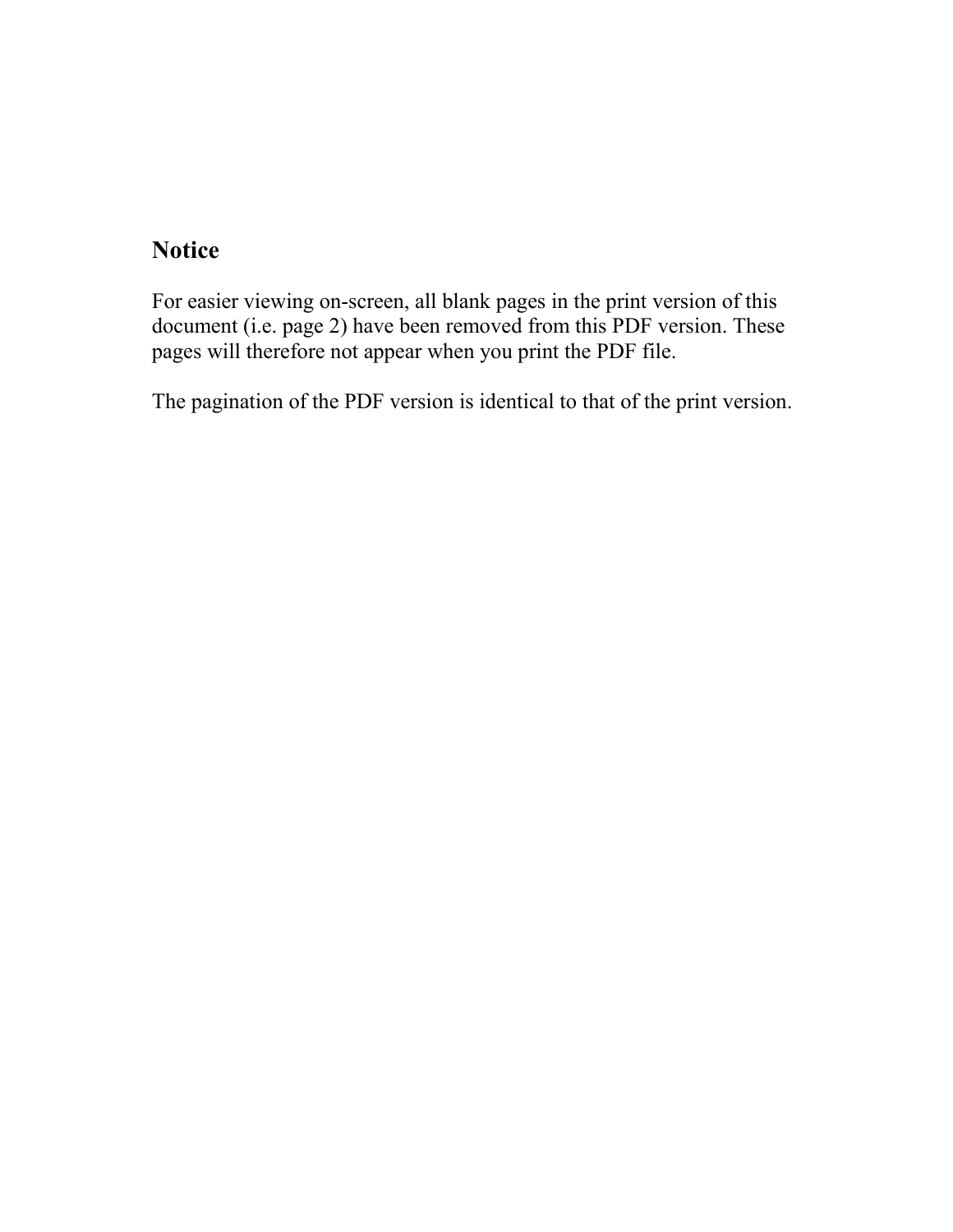# The Transfer of Learning in the Context or Literacy Training

**DIRECTION DE LA FORMATION GÉNÉRALE DES ADULTES (DFGA) DU MINISTÈRE DE L'ÉDUCATION DU QUÉBEC**

**AND**

**FEDERAL-PROVINCIAL LITERACY INITIATIVES PROGRAM**

**FPLIP**

MARCH 1999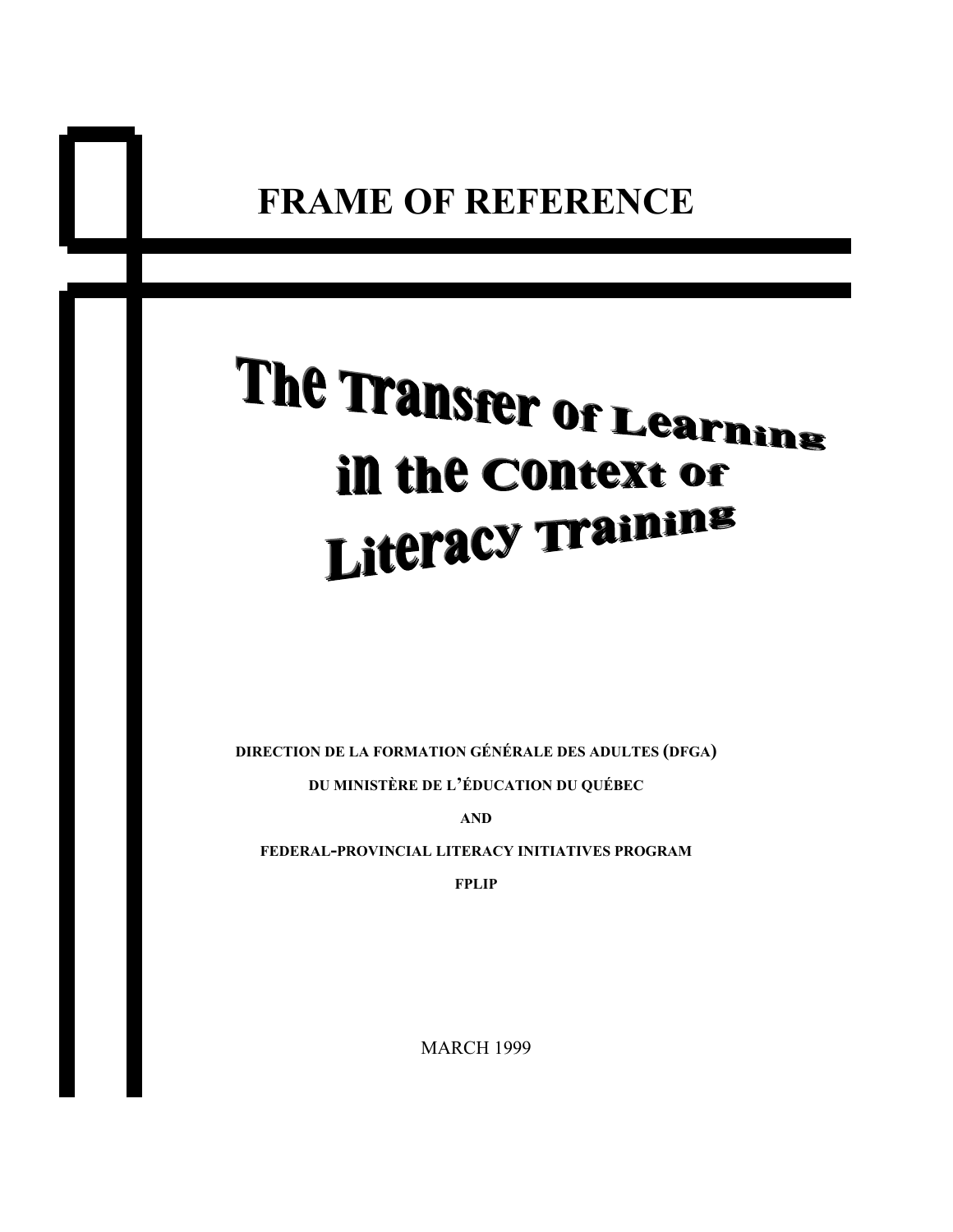© Gouvernement du Québec Ministère de l'Éducation, 1999 — 99-0208

ISBN 2 – 550 – 34527-4

Legal Deposit— Bibliothèque nationale du Québec, 1999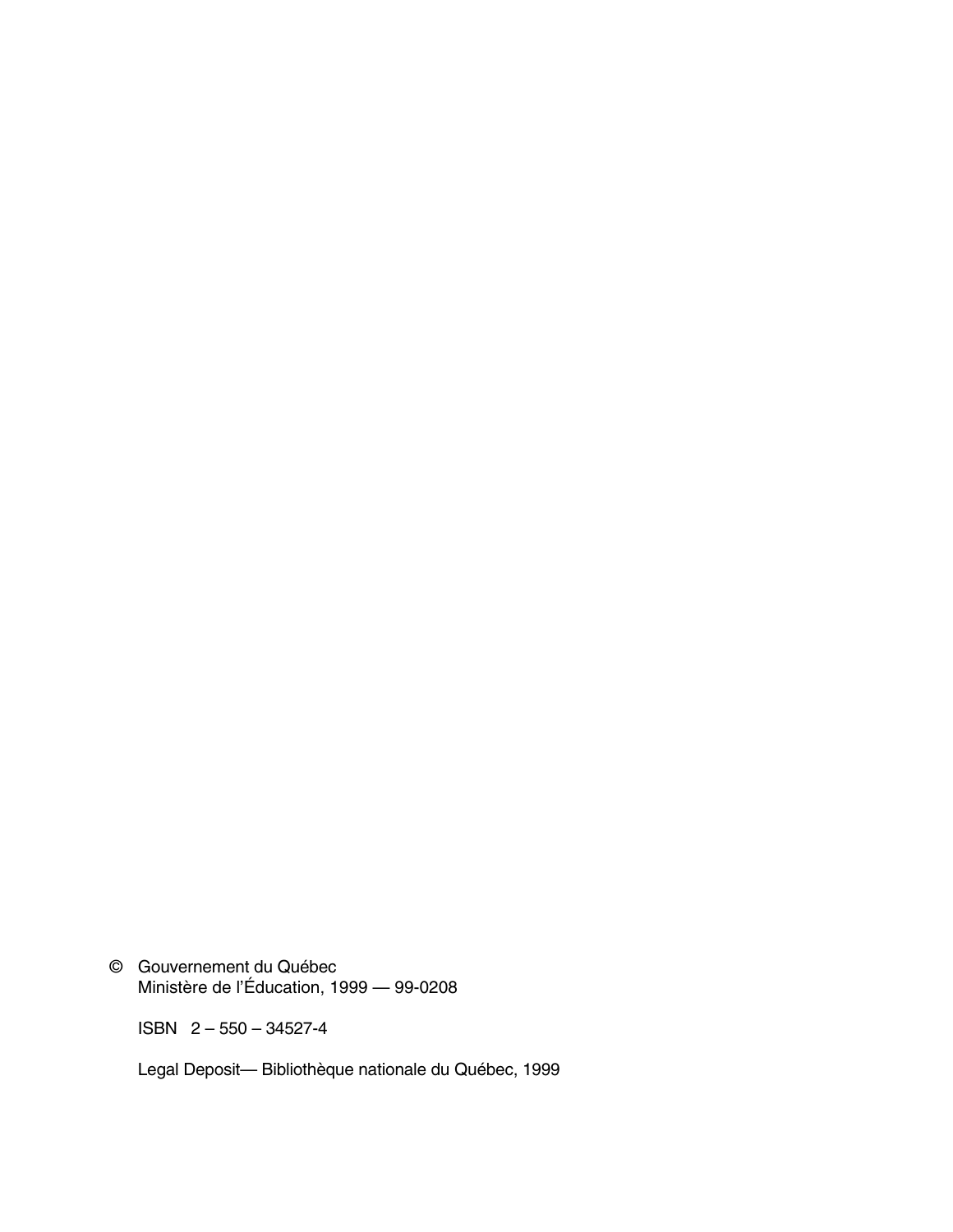#### **ACKNOWLEDGEMENTS**

#### **Participants in the experiment:**

France Lainé-Madore and Andrée Lanoie, teachers with the Commission scolaire des Chênes Hélène Brisson, teacher with the Commission scolaire des Draveurs Monique Paquet, teacher with the Commission scolaire de Normandin Aline Laforge, education consultant with the Commission scolaire du Lac Saint-Jean Renée Beaulieu, teacher with the Commission scolaire de Rivière-du-Loup Micheline Quenneville, teacher, and Louise Fleury, education consultant with the Commission scolaire de Valleyfield René Boucher, teacher, and Johanne Seers, teacher and education consultant with the Commission scolaire Tracy

#### **Authors**

Margot Désilets, Commission des écoles catholiques de Québec Jean Patry, Commission scolaire Jacques-Cartier

**Project coordinator at the Direction de la formation générale des adultes, Ministère de l'Éducation du Québec**

Michel Lauzon

# **Linguistic revision**

Direction des services linguistiques du ministère de l'Éducation

**Layout** Lise Martel, Commission scolaire Jacques-Cartier

**English translation** Leslie Macdonald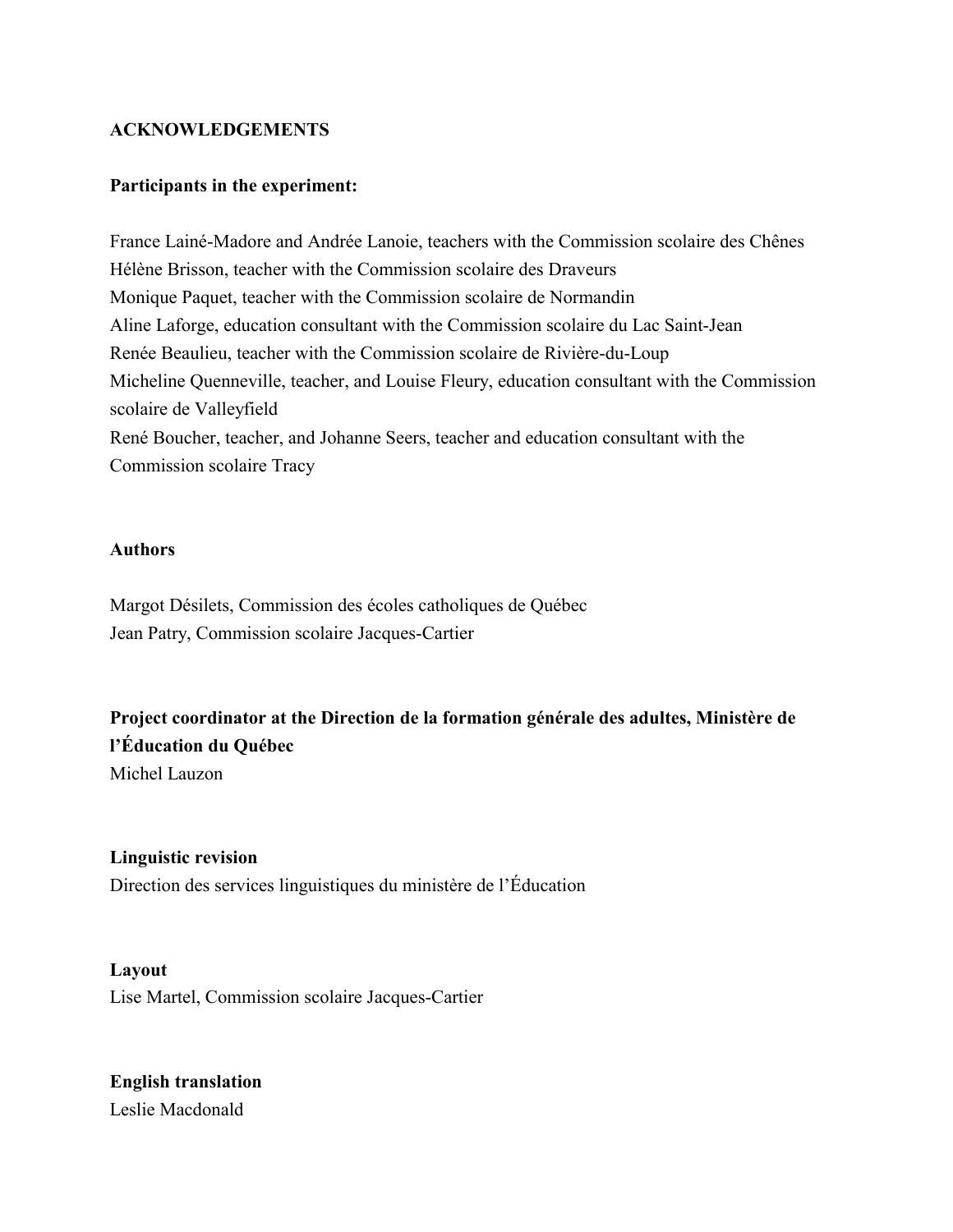# **TABLE OF CONTENTS**

| 1. |      |                                                                            |  |
|----|------|----------------------------------------------------------------------------|--|
| 2. |      |                                                                            |  |
|    | 2.1. |                                                                            |  |
|    | 2.2. |                                                                            |  |
|    | 2.3. |                                                                            |  |
| 3. |      |                                                                            |  |
|    | 3.1. |                                                                            |  |
|    | 3.2  |                                                                            |  |
|    | 3.3  |                                                                            |  |
|    | 3.4  |                                                                            |  |
|    | 3.5  |                                                                            |  |
|    | 3.6  |                                                                            |  |
|    | 3.7  |                                                                            |  |
|    | 3.8  |                                                                            |  |
|    | 3.9  |                                                                            |  |
| 4. |      |                                                                            |  |
|    | 4.1. |                                                                            |  |
|    | 4.2. |                                                                            |  |
|    | 4.3. |                                                                            |  |
|    | 4.4. |                                                                            |  |
|    |      | Summary table of responsibilities of adult learners, teachers and training |  |
|    |      |                                                                            |  |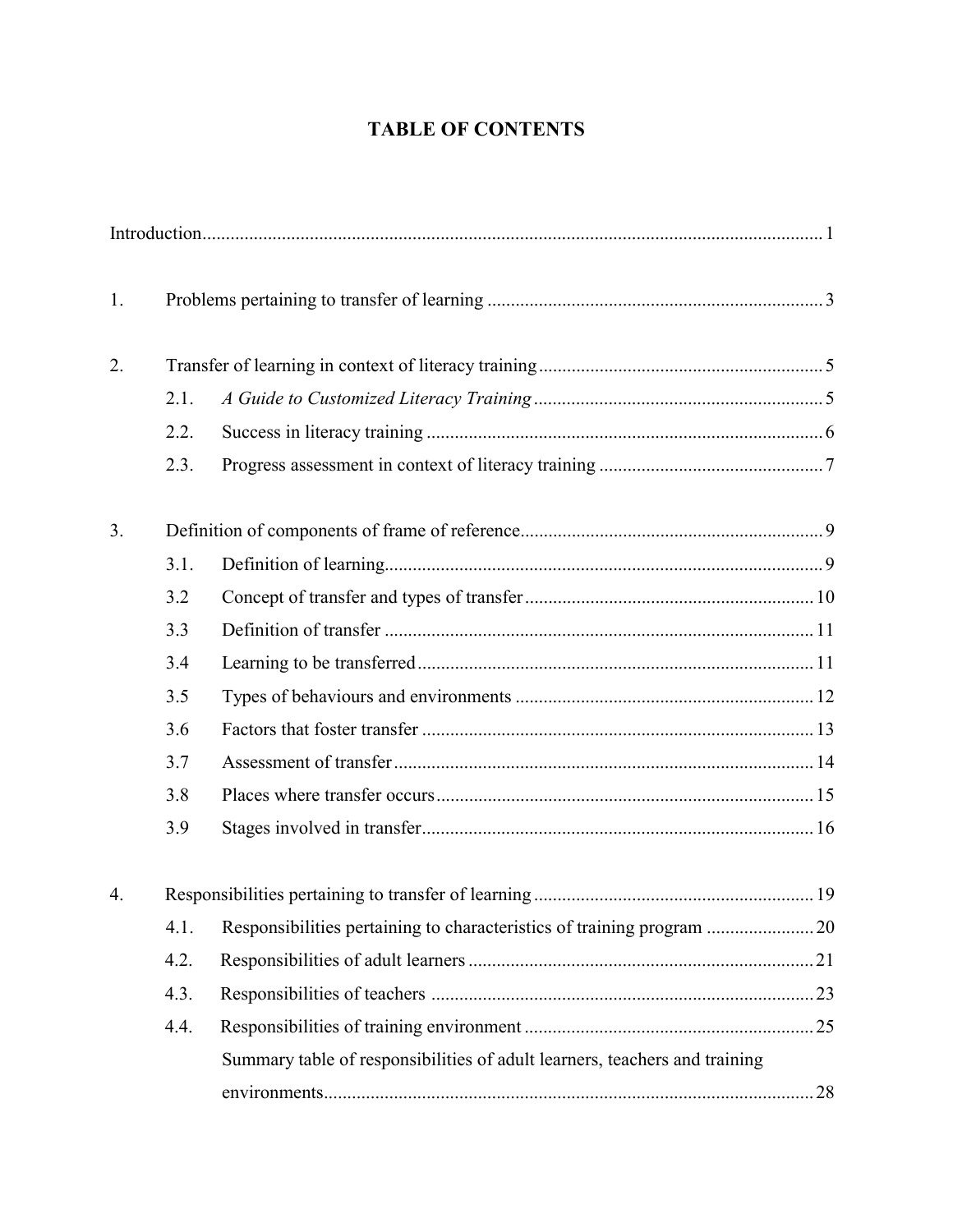|    | 4.5. |                                                                             |  |
|----|------|-----------------------------------------------------------------------------|--|
|    | 4.6  |                                                                             |  |
|    |      | Summary table of responsibilities of social and family environments and the |  |
| 5. |      |                                                                             |  |
| 6. |      |                                                                             |  |
|    |      |                                                                             |  |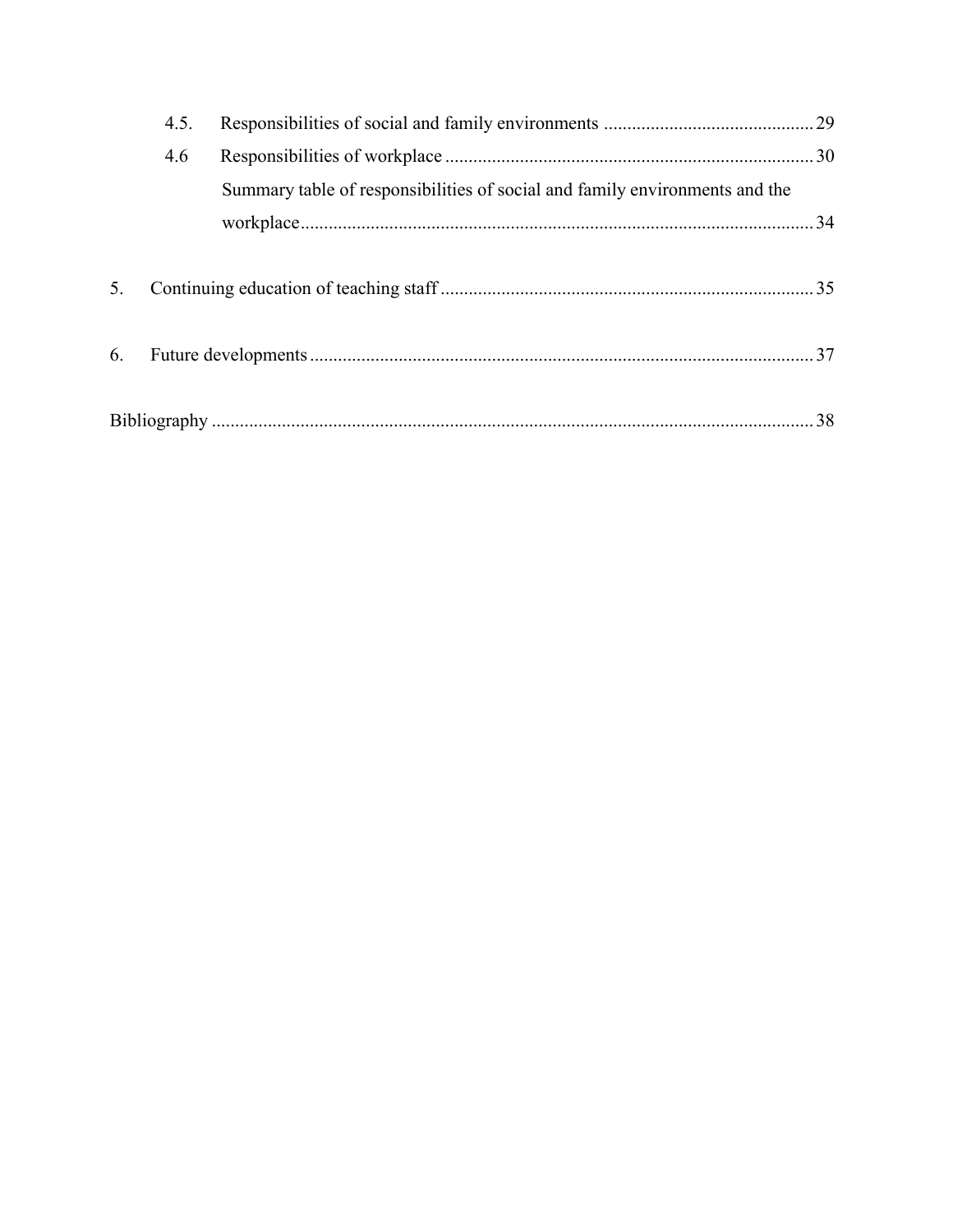**Chapter 1 Problems pertaining to transfer of learning**

**Chapter 2 Transfer of learning in context of literacy training**

> **Chapter 3 Definition of components of frame of reference**

**Chapter 4 Responsibilities pertaining to transfer of learning**

**Chapter 5 Continuing education of teaching staff**

**Chapter 6 Future developments**

**Bibliography**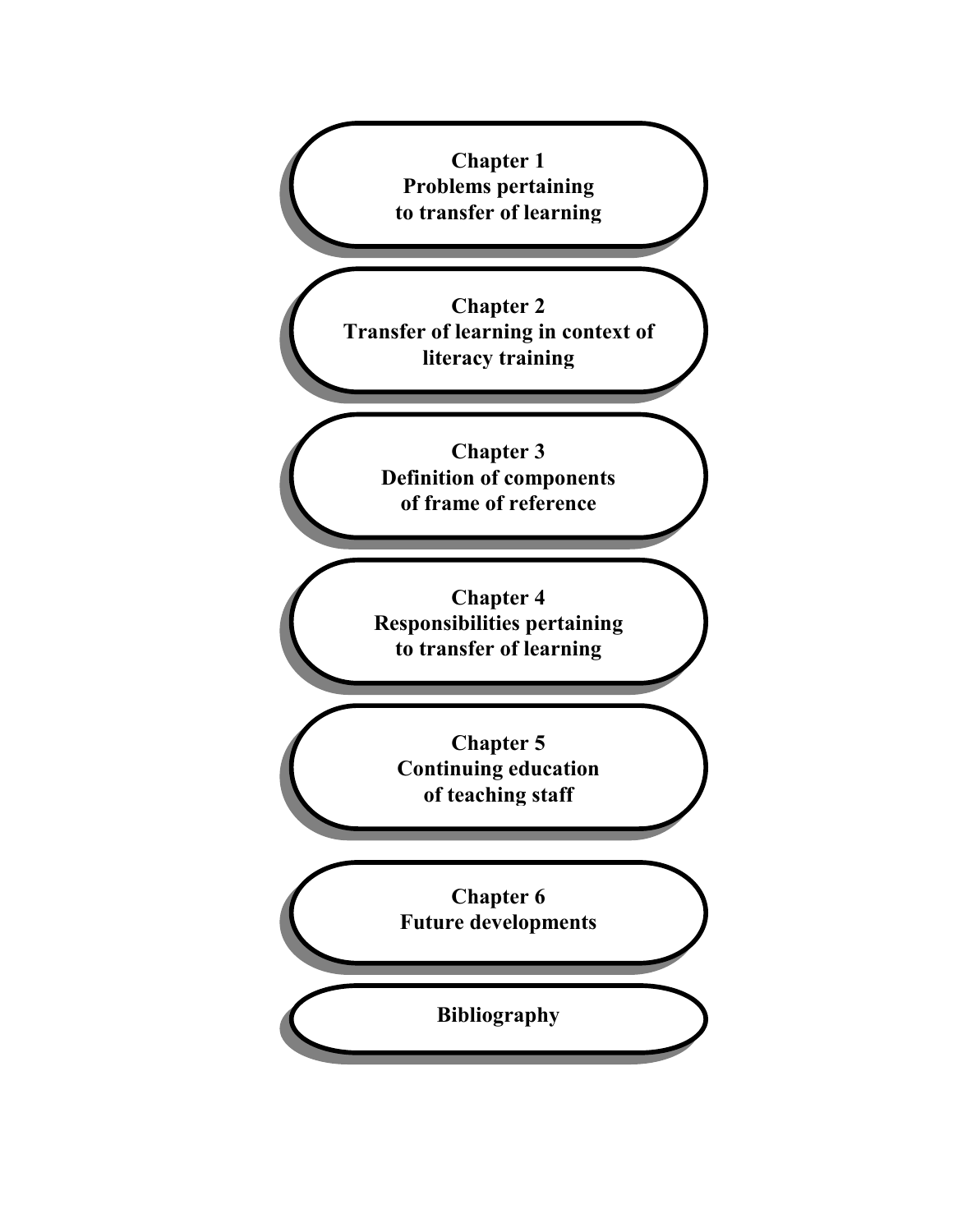#### **INTRODUCTION**

This document, entitled *Frame of Reference: the Transfer of Learning in the Context of Literacy Training,* was written following an experiment conducted in six school boards: Valleyfield, Tracy, Rivière-du-Loup, des Draveurs, Lac St-Jean and des Chênes.

Above all, the experiment made it possible to observe the factors most likely to promote the transfer of learning\* and thus to develop a frame of reference for teaching staff who are working in the field of literacy within school boards.

A report on the experiment is available from the Direction de la formation générale des adultes of the ministère de l'Éducation du Québec and from the Centre de documentation en éducation des adultes et en condition féminine (CDÉACF).

• In this document, the phrase "transfer of learning" is used to mean the transfer of both skills and knowledge. Also, "teacher" has been used here because of the school board context, but "trainer" would be used in the workplace.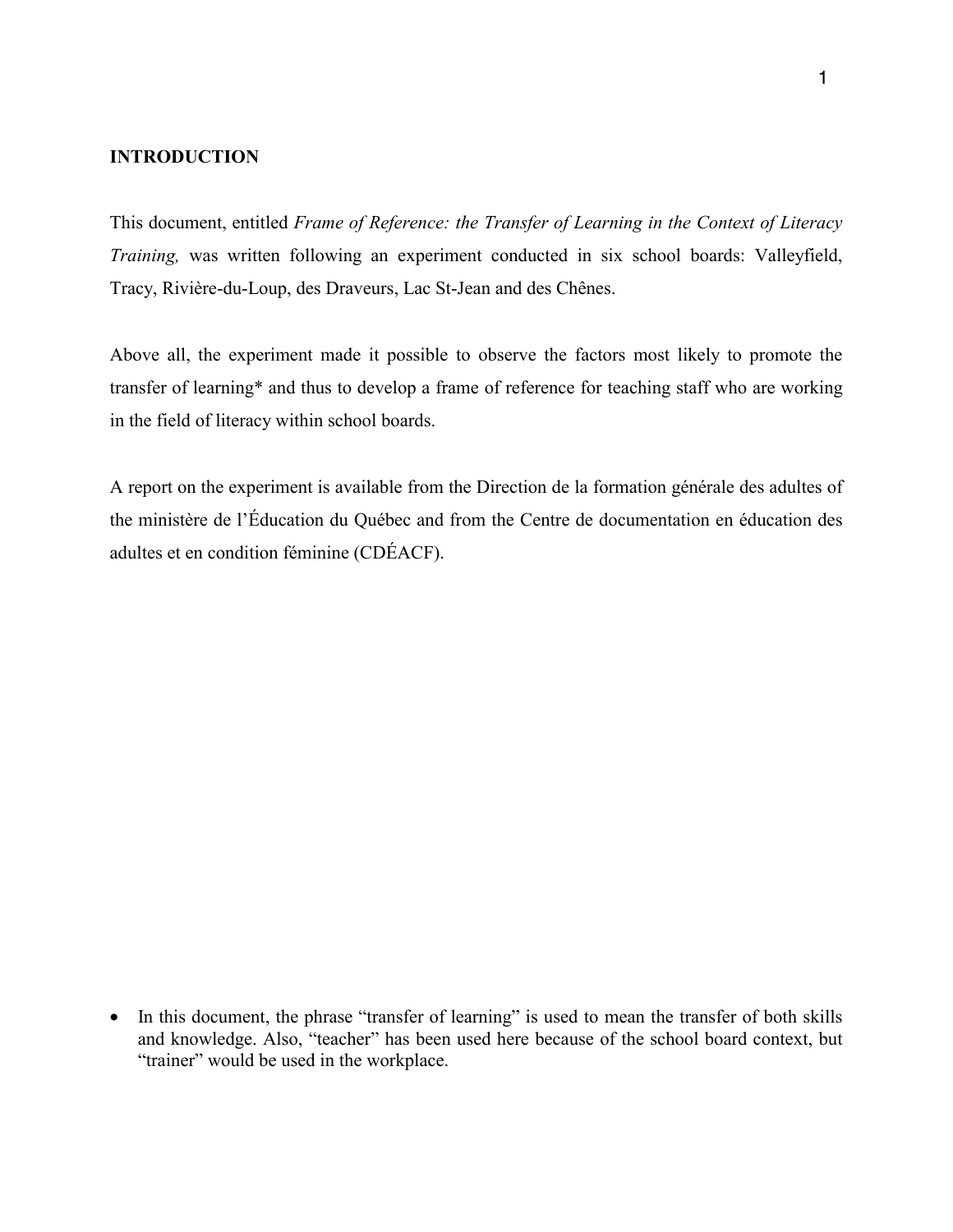

#### **1. PROBLEMS PERTAINING TO TRANSFER OF LEARNING**

The ultimate goal of any training is the transfer of learning. Yet the process of assessing learning transfer presents major difficulties. It is therefore necessary to create the means for assessing such transfer. Without assessment, it is virtually impossible to determine the relevance of the content taught, learning accomplished and methods used.

These issues have long been debated in the field of literacy. On May 3, 1995, they were debated in detail during a day of consultation and reflection held in Québec City and attended by representatives of the various regions of Québec.

The goal of the meeting was to identify the basic components of a common frame of reference for facilitating the transfer of learning. Documents had been submitted prior to the event for validation by the participants. The documents were then studied and improvements suggested and later implemented.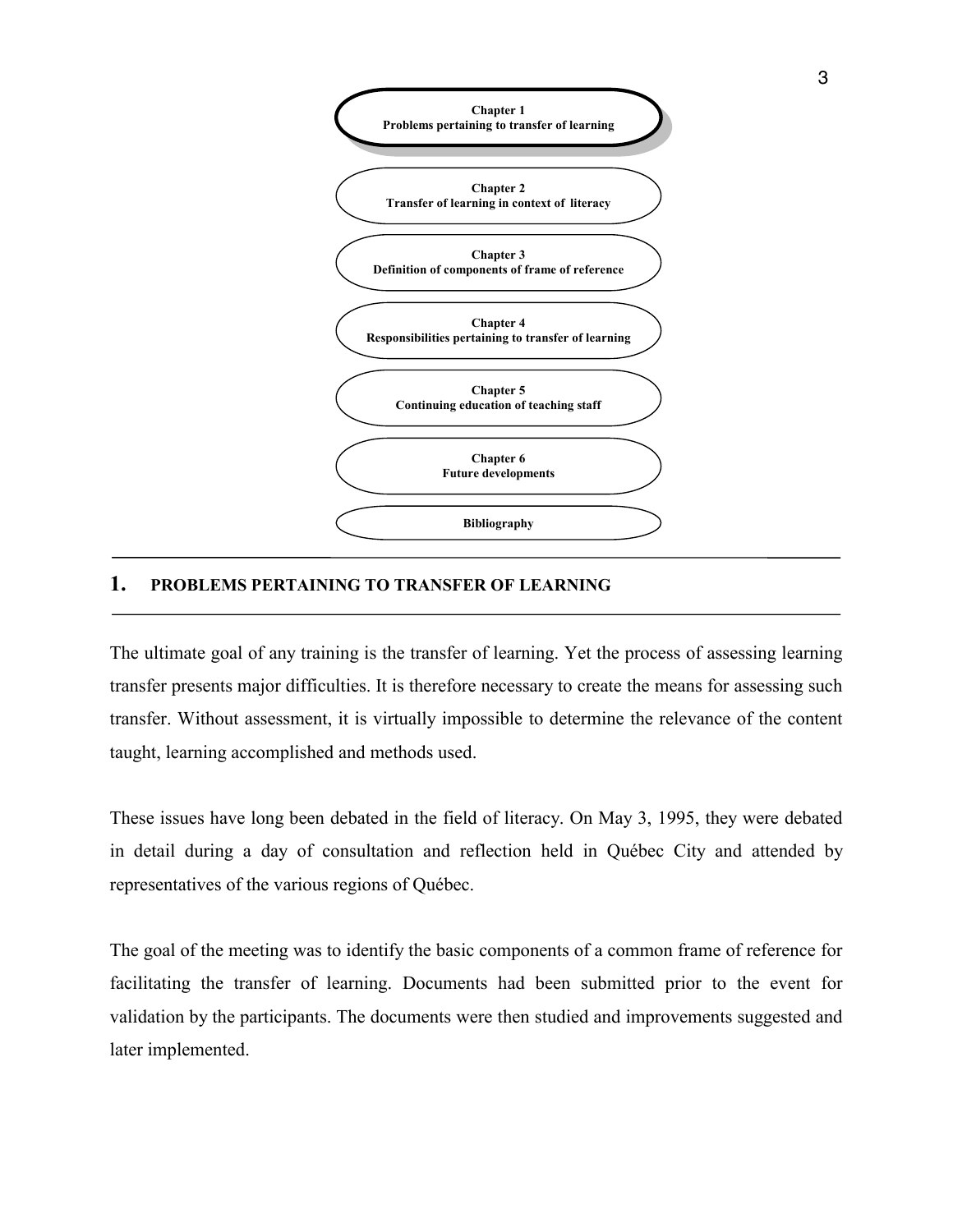Following this meeting, it occurred to us that we should take the validation process one step further by carrying out a project that would allow us to **actually try out** the basic components of a common frame of reference in real-life contexts. The experiment was carried out and a report written.<sup>1</sup> The frame of reference project was also presented to participants in continuing education sessions that were held with regard to the third edition of *A Guide to Customized Literacy Training.* The suggestions and comments voiced by these participants helped enhance the final version of this frame of reference document. As the culmination of a process involving numerous people, we are now in a position to propose this frame of reference for promoting the transfer of learning in the context of literacy training.

|<br>1

Patry, J. and M. Désilets, *Rapport d'expÈrimentation. Le transfert des apprentissages en alphabÈtisation*, MEQ, DFGA, January 1997, (in French only).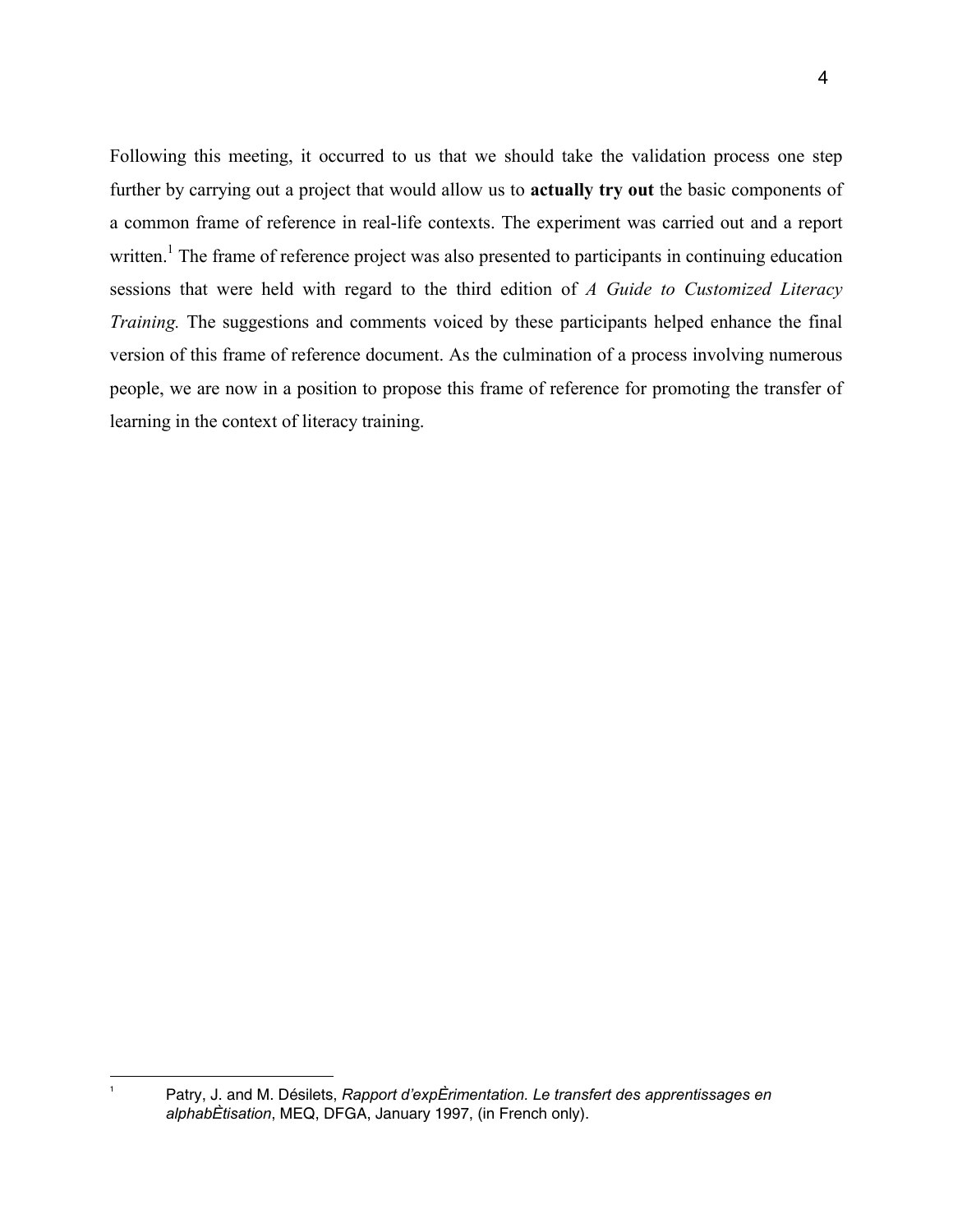

### **2. TRANSFER OF LEARNING IN CONTEXT OF LITERACY TRAINING**

#### **2.1** *A Guide to Customized Literacy Training*

*A Guide to Customized Literacy Training* presents a number of guidelines—a purpose, a goal and objectives, all of which foster the transfer of learning. Literacy training hinges on the diagnosis of needs, a diagnosis which provides an understanding of situations requiring change and in which the new skills and knowledge will be used. Utilization constitutes the final phase in the transfer of learning. In the *Guide,* the diagnosis of needs therefore constitutes a crucial step in choosing and developing the appropriate training process and is only relevant to the extent that the skills and knowledge are transferred and applied to the situation that gave rise to the needs in the first place. The diagnosis of a real need also makes it possible to spark motivation—the driving force behind learning transfer—and to ensure the adult learner's participation in all stages of training.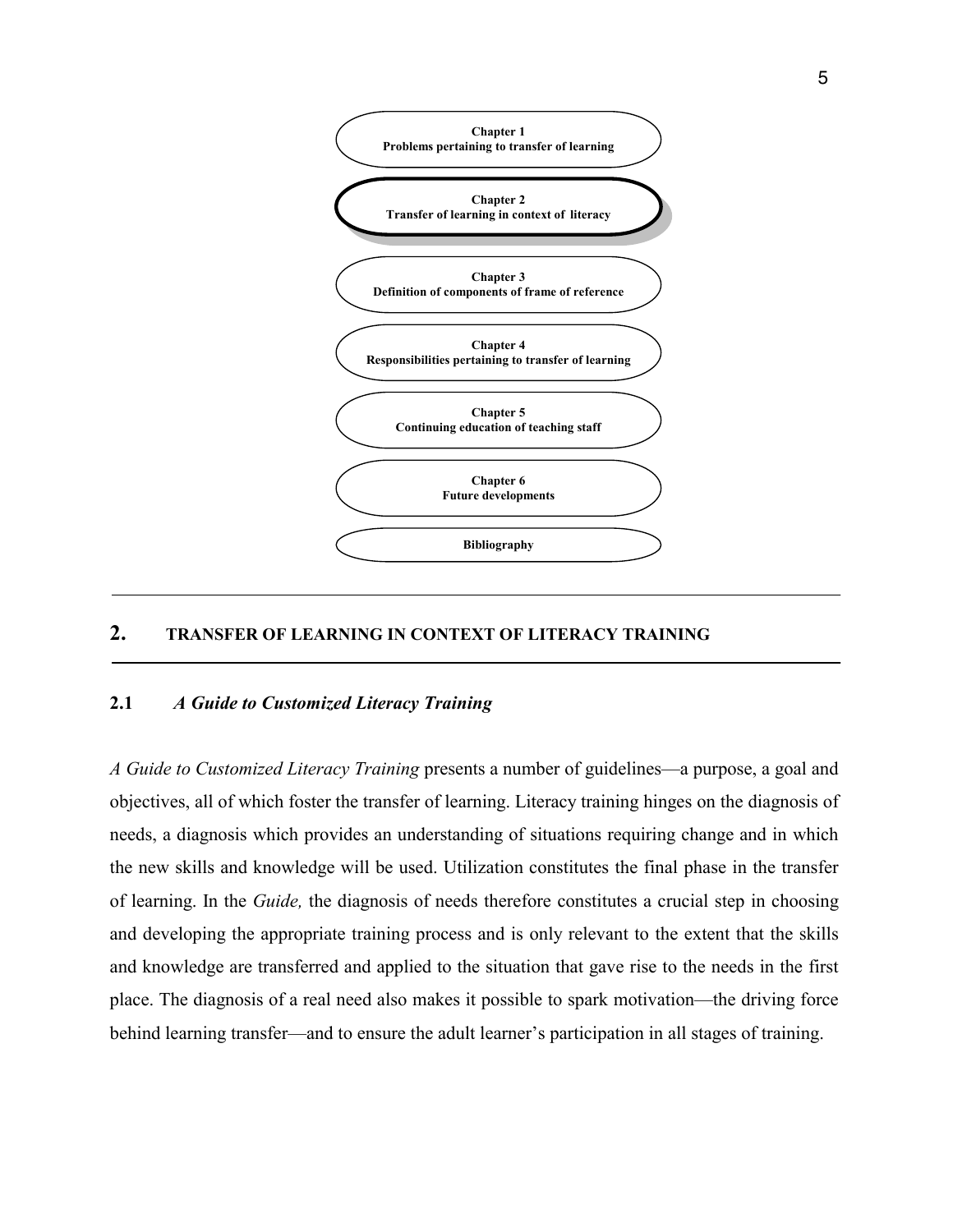Using *A Guide to Customized Literacy Training,* teachers can also promote learning transfer by teaching in a way that respects the individual learner's fundamental characteristics, for example, by ensuring that motivation is fostered and maintained and by focusing mainly on translating learning into action.

In order to facilitate the transfer of learning, *A Guide to Customized Literacy Training* further proposes training that helps learners integrate knowledge and skills—such as communication, reading, writing and arithmetic skills¿into the development of functional skills related to functional themes or situations selected by the training group. Integrated training is thus the main focus of literacy training.

#### **2.2 Success in literacy training**

Studies and debates are currently underway in literacy circles with a view to coming up with a viable and measurable definition of successful literacy training. In functional literacy training, success is directly related to the completion of training by adult learners and to their application of what has been learned, in everyday life. Furthermore, current thinking regarding academic success in the context of literacy training suggests a definition that is more focused on the acquisition of communication skills and of the general skills and knowledge required to function autonomously in society, to play different roles and to increase one's personal knowledge and potential. In all cases, the adult learner's training project forms the crux of literacy training. By defining success in terms of skills, training can be geared to the adult learner's individual learning project, taking into account the fact that on completion of training, the adult will have acquired the skills needed to carry out his or her project and, consequently, will have successfully transferred what he or she has learned.

However, with respect to academic success, a specific question arises regarding learning transfer: by situating skills development in the context of literacy training, how can these skills be compared to those required to function in the broader context of society today?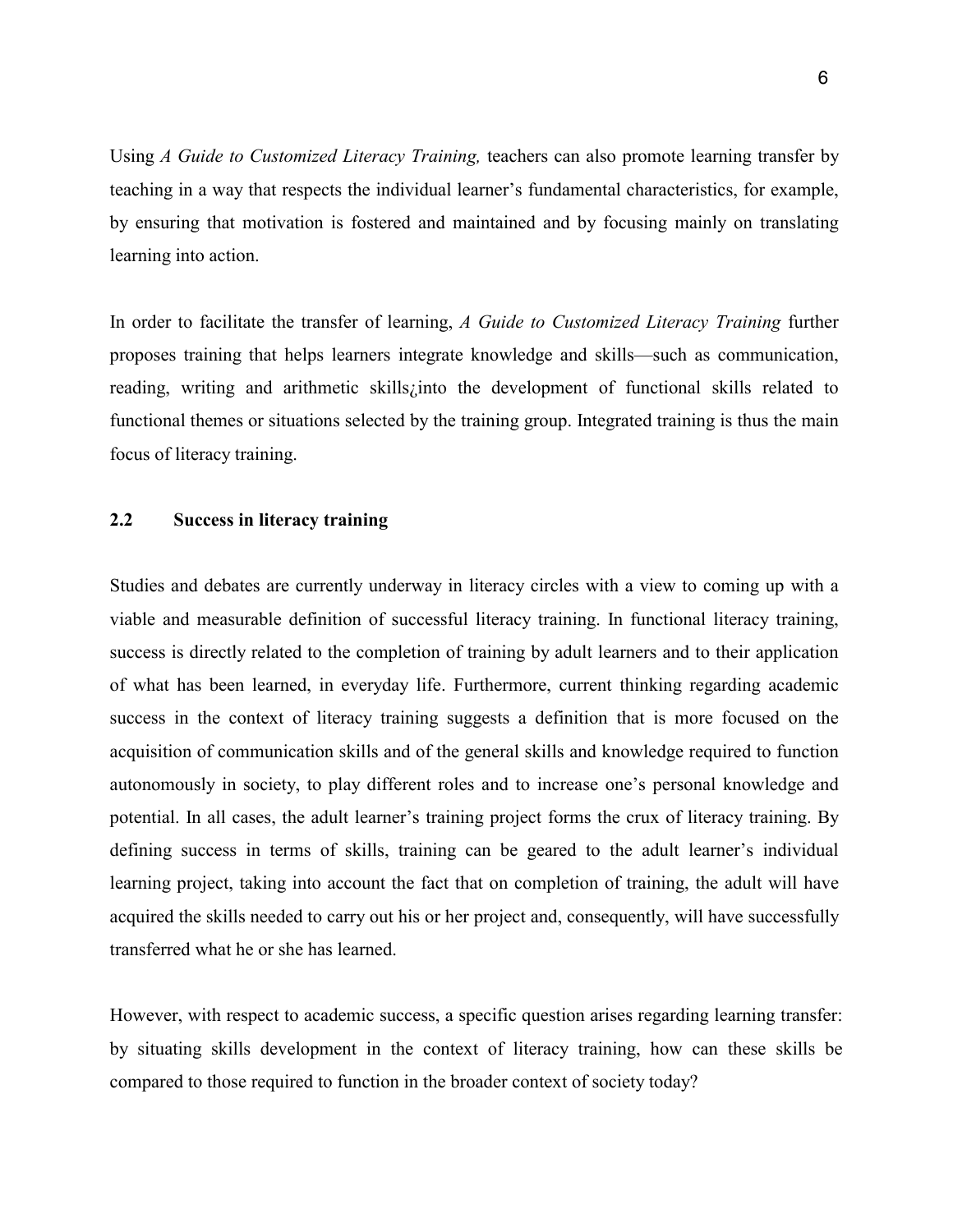Whether for the purpose of coming up with a measurable definition of academic success in the context of literacy training or of establishing a frame of reference regarding the transfer of learning, the process of defining a training project geared to the adult learner's clearly identified needs constitutes the main factor that facilitates learning transfer and ensures successful training.

#### **2.3 Progress assessment in context of literacy training**

Progress assessment is an integral part of literacy training and mainly involves assessing the quality of the learning transfer. The assessment of learning in the context of literacy training must therefore make it possible to verify whether the adult learners' expectations have been met, whether their training needs have been satisfied, and whether the progress made allows them to change situations in their everyday lives.

Progress assessment that focuses on learning transfer is similar to formative evaluation. It provides an opportunity both to encourage learners to take initiatives or risk certain actions and to highlight successful learning transfer. Motivation, which was identified during the experiment as one of the key factors facilitating transfer, can thus be sparked and maintained.

The main challenge involved in assessing learning transfer is that of observing this transfer in everyday situations. The Action Science approach<sup>2</sup>, which gave rise to this frame of reference, made it possible to test three principal means of verifying learning transfer, ranging from the most valid to the least valid: direct observation through actual transfer activities carried out in or near the training centre, testimonials from people close to the adult learners who have observed the transfer, and verbal reports from the adult learners themselves. Nonetheless, the challenge of assessing learning transfer in the literacy context remains. Most of the available assessment instruments are designed to facilitate the measurement of skills pertaining to conceptual learning. The indicators that make it possible to measure the integration of this type of learning in everyday situations still involve mainly perception and observation. While recognizing that

 $\overline{a}$ 

<sup>2</sup> See Bibliography for suggested English readings on this subject.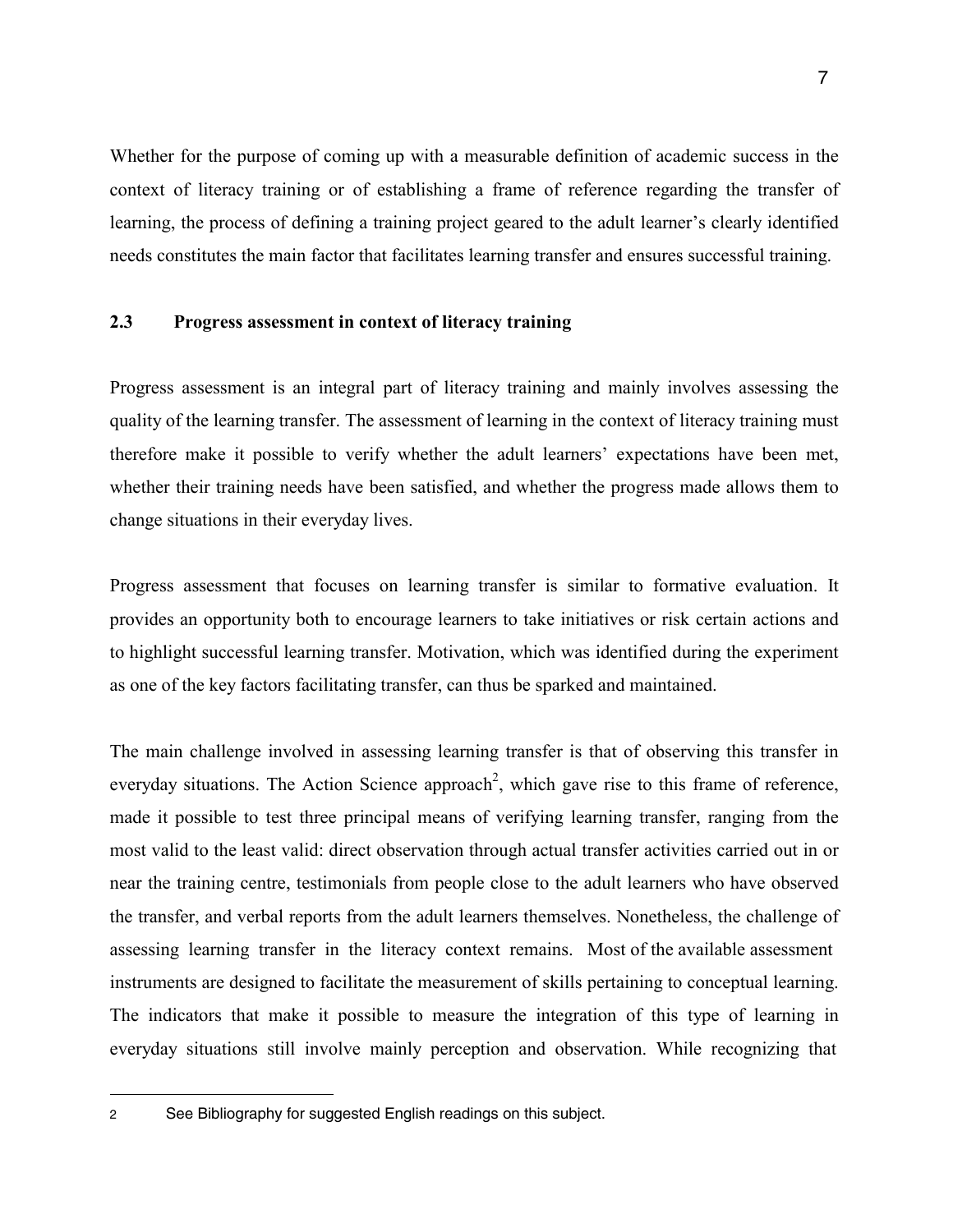these are perfectly justifiable indicators, we believe it is both important and necessary to develop other means and instruments that will allow us to truly measure the transfer of learning.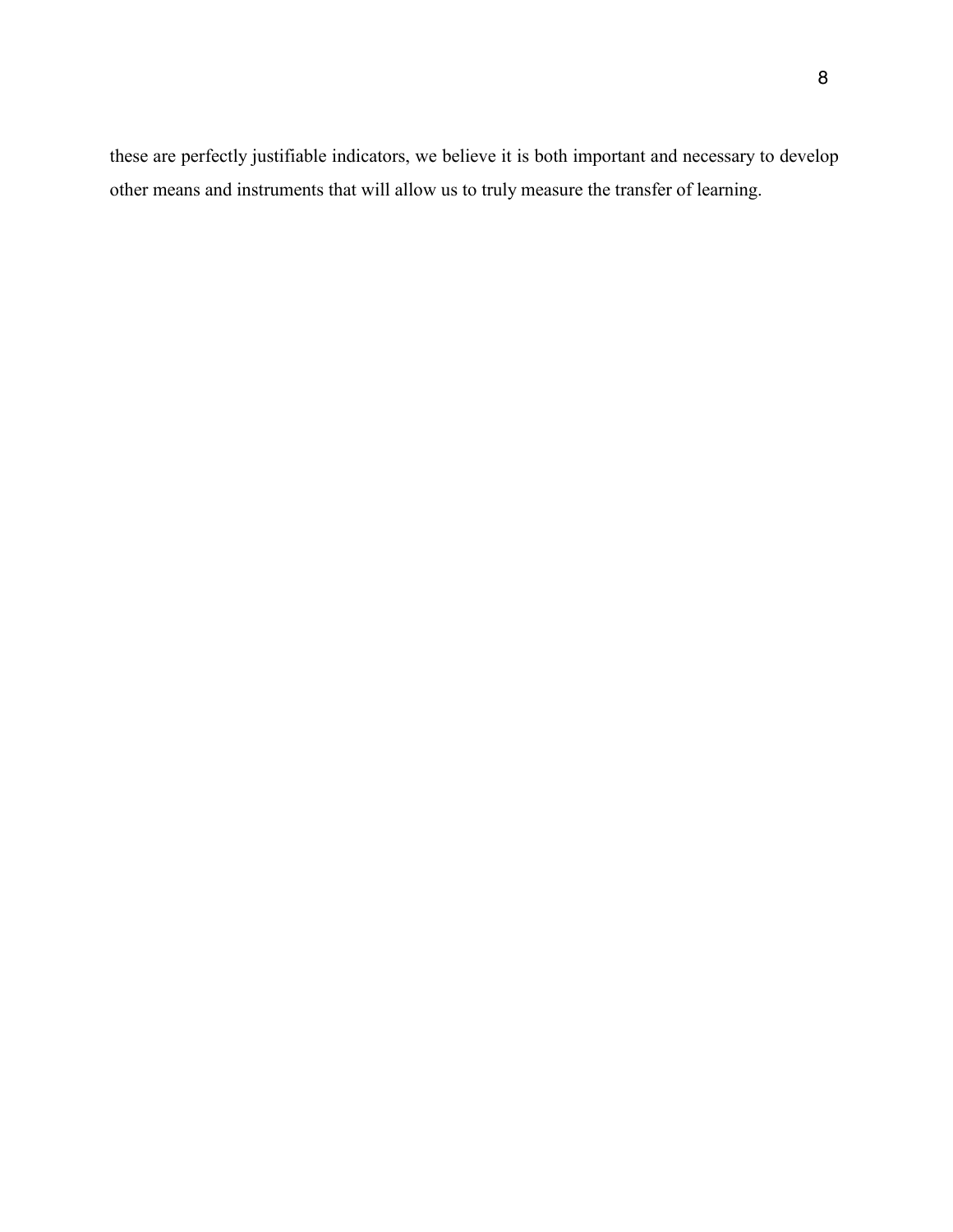

#### **3. DEFINITION OF COMPONENTS OF FRAME OF REFERENCE**

The experiment conducted on the transfer of learning provided us with invaluable data, which were compiled in the report on the experiment. These data brought to light some of the components of, and a common language specific to, a frame of reference. These components are outlined below.

#### **3.1 Definition of learning**

Learning can be defined as follows:

- an inferred process (intermediary variable between the stimulus and response);
- not directly observable;
- encompassing more or less lasting changes in behaviour;
- attributable to the human organism's experience or practices (and not to the learner's motivation, maturation, fatigue or surgical or chemical intervention).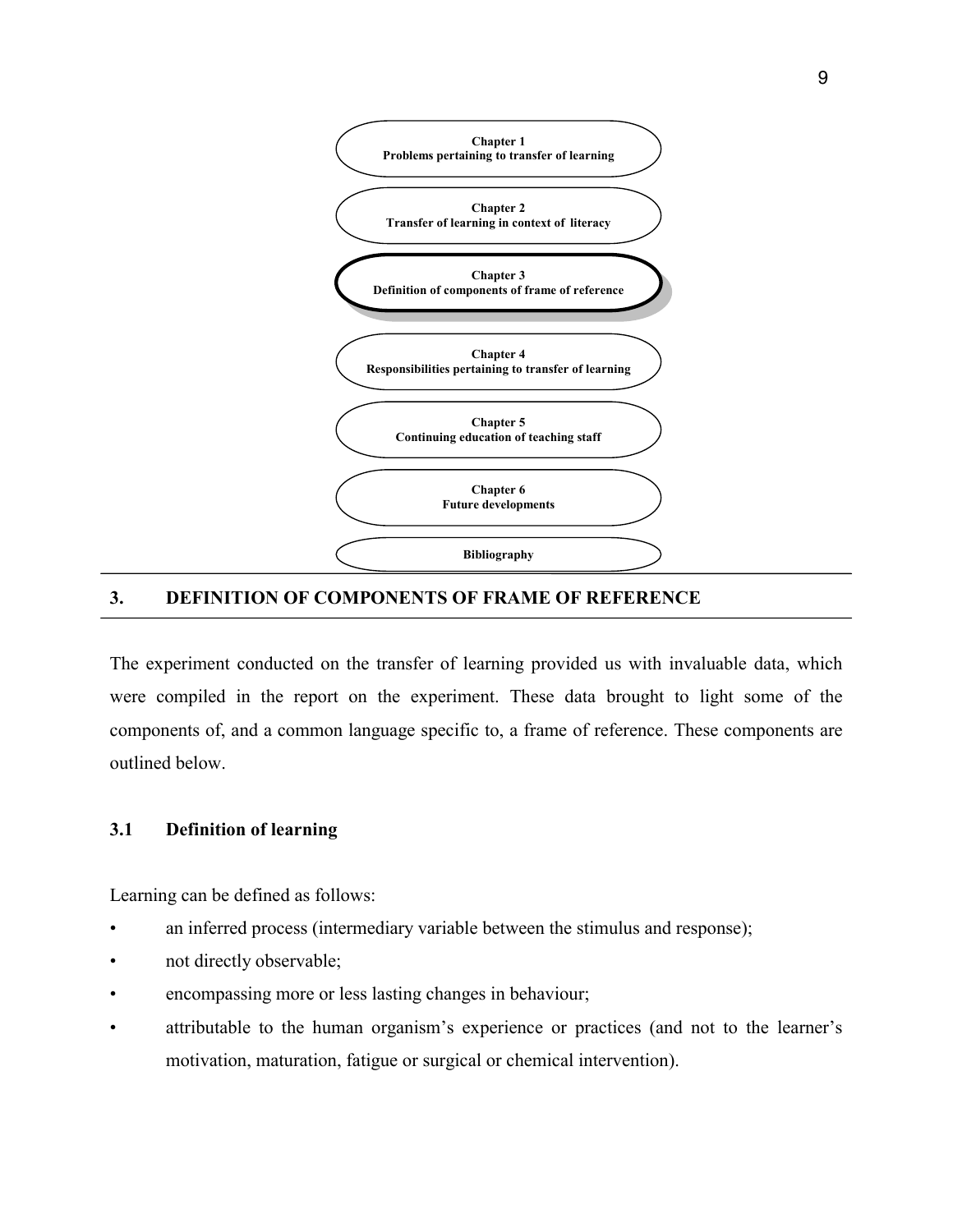Learning can be observed as differences in performance measured at different points in time (G. Malcuit et al, 1995).

#### **3.2 Concept of transfer and types of transfer**

The concept of transfer includes two different realities:

The first reality concerns the effect of one learning experience on another. The person moves on from one learning situation to another. **In this case, different types of transfer can be identified:**

| <b>Positive:</b>                                                                      | one learning experience facilitates another learning experience            |  |
|---------------------------------------------------------------------------------------|----------------------------------------------------------------------------|--|
| <b>Negative:</b>                                                                      | one learning experience hinders another learning experience                |  |
| the learning concerns specific skills (high degree of similarity)<br><b>Specific:</b> |                                                                            |  |
| General:                                                                              | the learning concerns strategies that are applicable to various situations |  |
|                                                                                       | (little similarity)                                                        |  |
| Lateral:                                                                              | the learning is reinvested at the same level of difficulty                 |  |
| <b>Vertical:</b>                                                                      | the learning is reinvested at a higher level of difficulty                 |  |
| Sequential:                                                                           | the prerequisites to new learning are used (progressively more difficult)  |  |
| Short:                                                                                | the learning is reinvested in the short term                               |  |
| Long:                                                                                 | the learning is reinvested in the medium and long term                     |  |
| <b>Informed:</b>                                                                      | the subject has been given indicators regarding the similarity between     |  |
|                                                                                       | the learning situation and the new situation                               |  |
| Spontaneous:                                                                          | the subject has not been given any indicators regarding the similarity     |  |
|                                                                                       | between the learning situation and the new situation.                      |  |

The second reality concerns the use of what has been learned in everyday situations. The person moves on from one learning situation to an everyday situation where he or she can make use of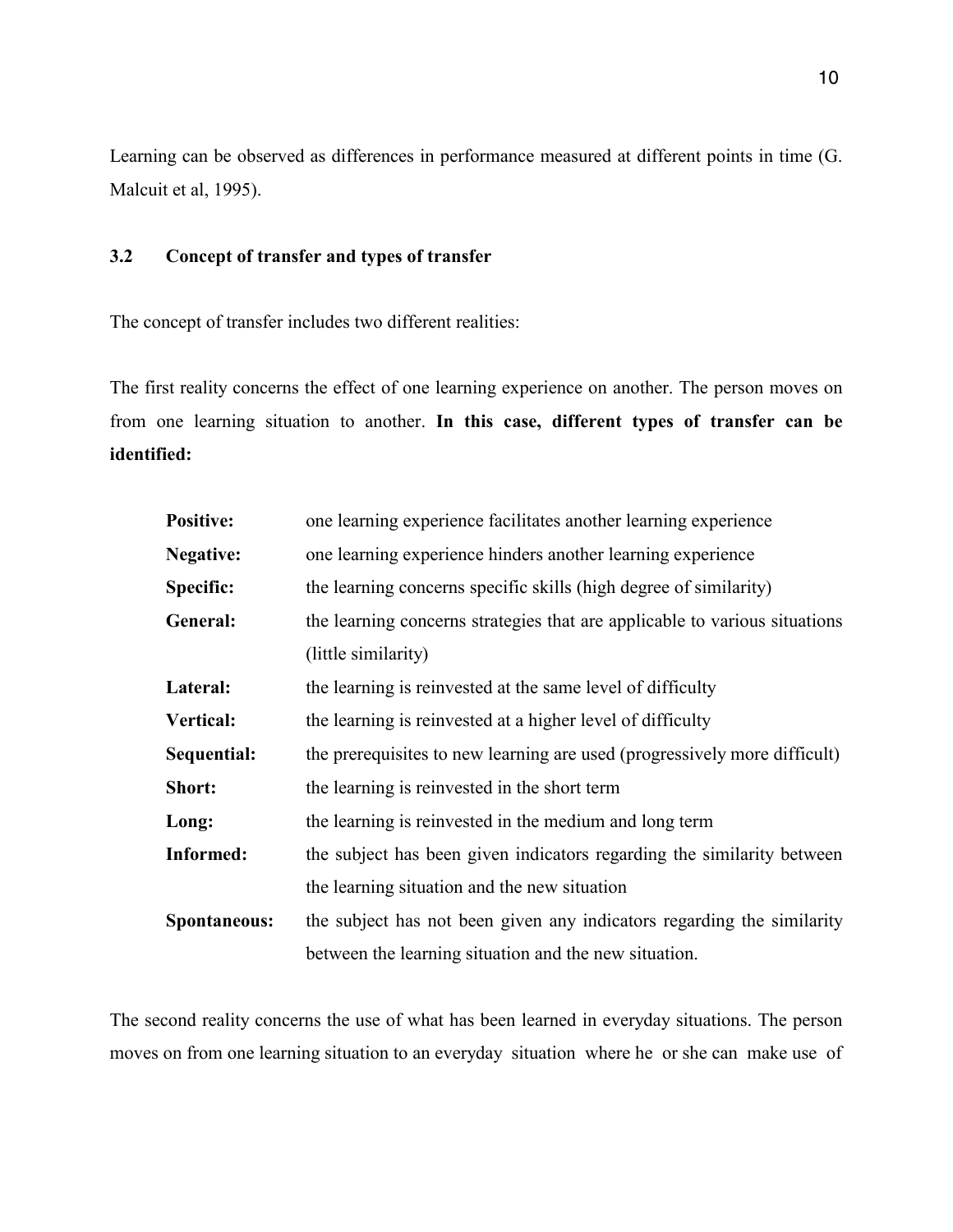what has been learned. This frame of reference document focuses specifically on this type of transfer.

#### **3.3 Definition of transfer**

After the experiment and numerous subsequent discussions, we came up with the following summary definition of the transfer-of-learning process, as it applies to the literacy context:



#### **3.4 Learning to be transferred**

There are three types of learning to be transferred: knowledge, skills and attitudes. Similarities can be established between the terminologies used to designate learning in terms of knowledge, skills and attitudes and in terms of declarative, procedural and conditional knowledge.

#### • **KNOWLEDGE: what**

Similarity: declarative knowledge encoded in the declarative memory. E.g.: Knowing the rule of three.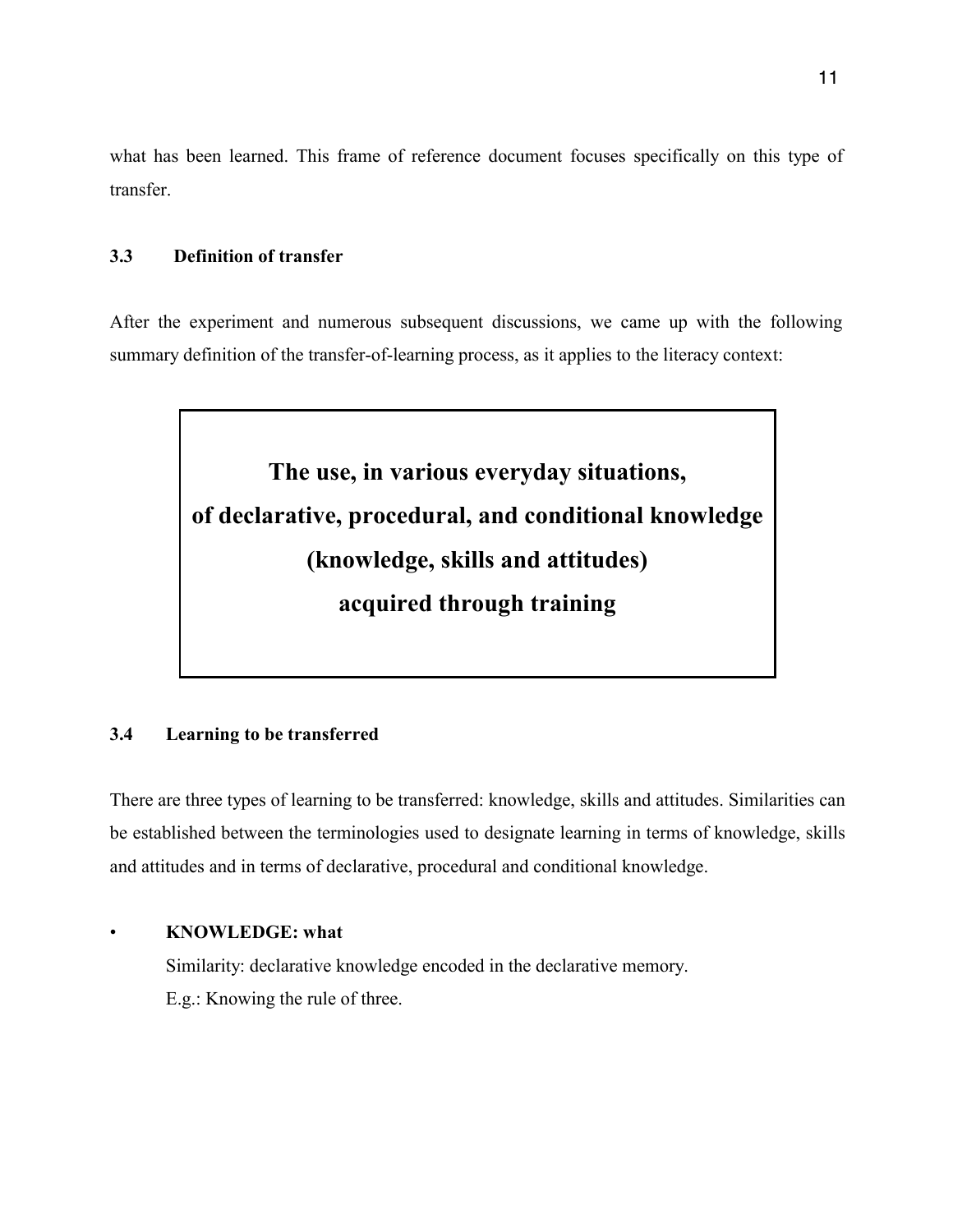#### • **SKILLS: how**

Similarity: procedural knowledge encoded in the procedural memory. E.g.: Resolving a problem using the rule of three.

### • **ATTITUDES: when and why**

Similarity: conditional knowledge encoded in the conditional memory. E.g.: Recognizing a situation in which it is useful to apply the rule of three.

According to Tardif (1992), conditional knowledge is responsible for the transfer of learning.

## **3.5 Types of behaviours and environments**

Distinctions can be made between two types of behaviours and two types of environments:

- **EXTERNAL BEHAVIOUR** is directly observable and involves moving around spatially. E.g.: talking, walking, touching, etc.
- **• INTERNAL BEHAVIOUR**<sup>3</sup> is not directly observable and does not involve moving around spatially.

E.g.: reflecting, calculating, imagining, anticipating, recollecting, talking to oneself (inner verbalizations: instructions, congratulations, reproaches, support, accusations, etc.), taking action in one's mind, etc.

**• EXTERNAL ENVIRONMENT** includes people and their status, ideas that are circulating, events, places and things.

 $\overline{a}$ 3 The quotation marks are used here because of the special meaning given to this expression in this document.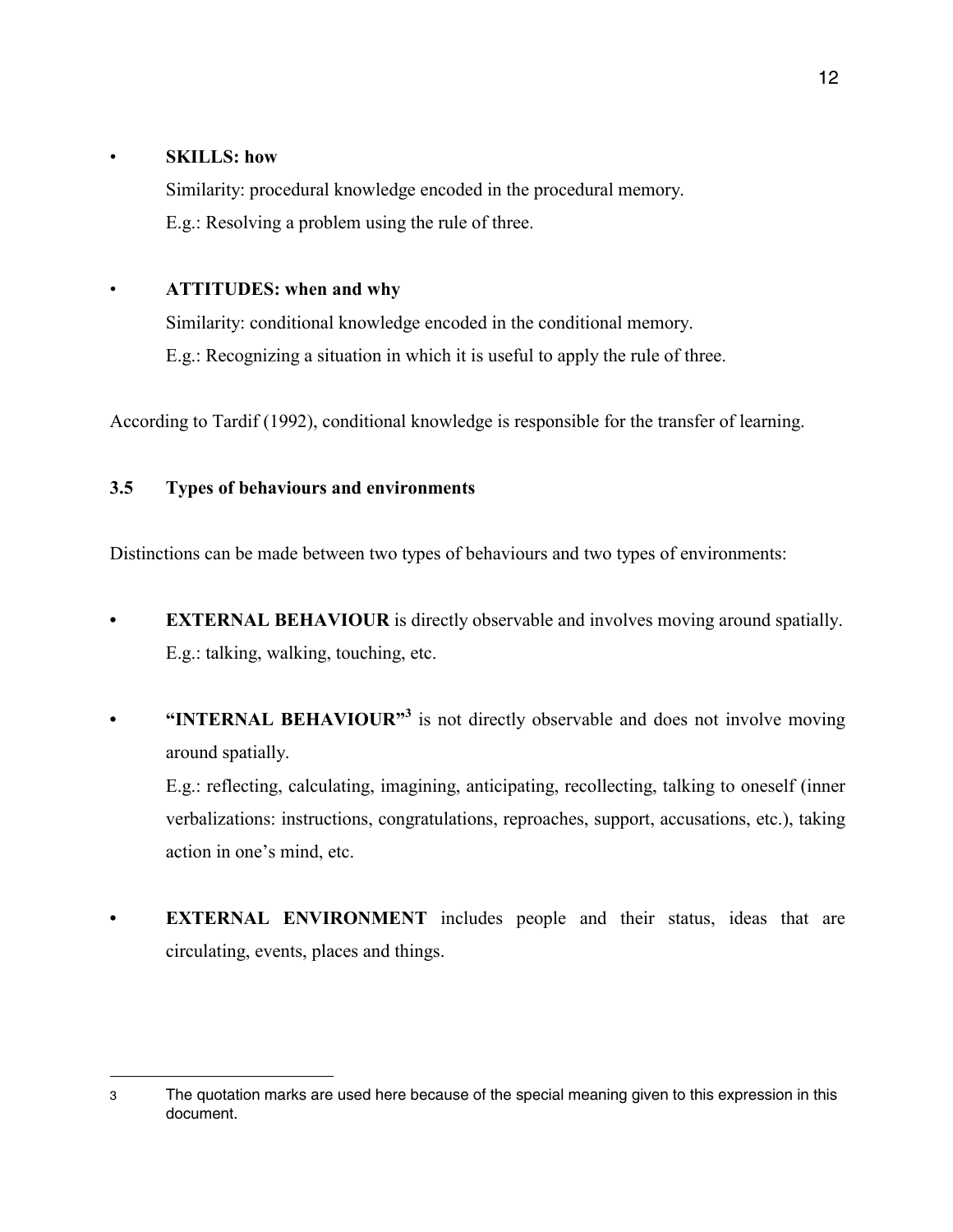**• "INTERNAL ENVIRONMENT"** includes physiological (sensations) and psychological phenomena (certain internal behaviours that produce the same effects as the external environment).

#### **3.6 Factors that foster transfer** (behavioural and environmental factors)

During the experiment, among the many factors that can foster the transfer of learning, we concentrated on those most often mentioned by the various authors who discuss learning transfer, but also by the teaching staff who lay the groundwork for learning transfer. We therefore retained thirteen factors to which the teachers participating in the experiment paid special attention in their strategies and teaching. These factors have to do with the learner's environment and behaviour.

Again in the context of the experiment, while all these factors contributed to the transfer of learning, they did not all do so to the same degree. The following table shows the different factors in order of importance for each category.

#### **External environment**

#### **General**

- Factor no. 1: An environment that encourages and motivates people to adopt new behaviours. (89%)
- Factor no. 2: An environment that provides opportunities for using what has been learned. (70%)
- Factor no. 3: An environment that reinforces (rewards) new behaviours. (66%)
- Factor no. 4: An environment that downplays failures without trivializing them (assessment). (39%)

#### **Andragogical**

- Factor no. 5: An environment that includes demonstrations, simulations, illustrated experiences, examples of application, incentives, and encouragement. (80%)
- Factor no. 6: An environment that resembles everyday situations where the new behaviours can be used. (77%)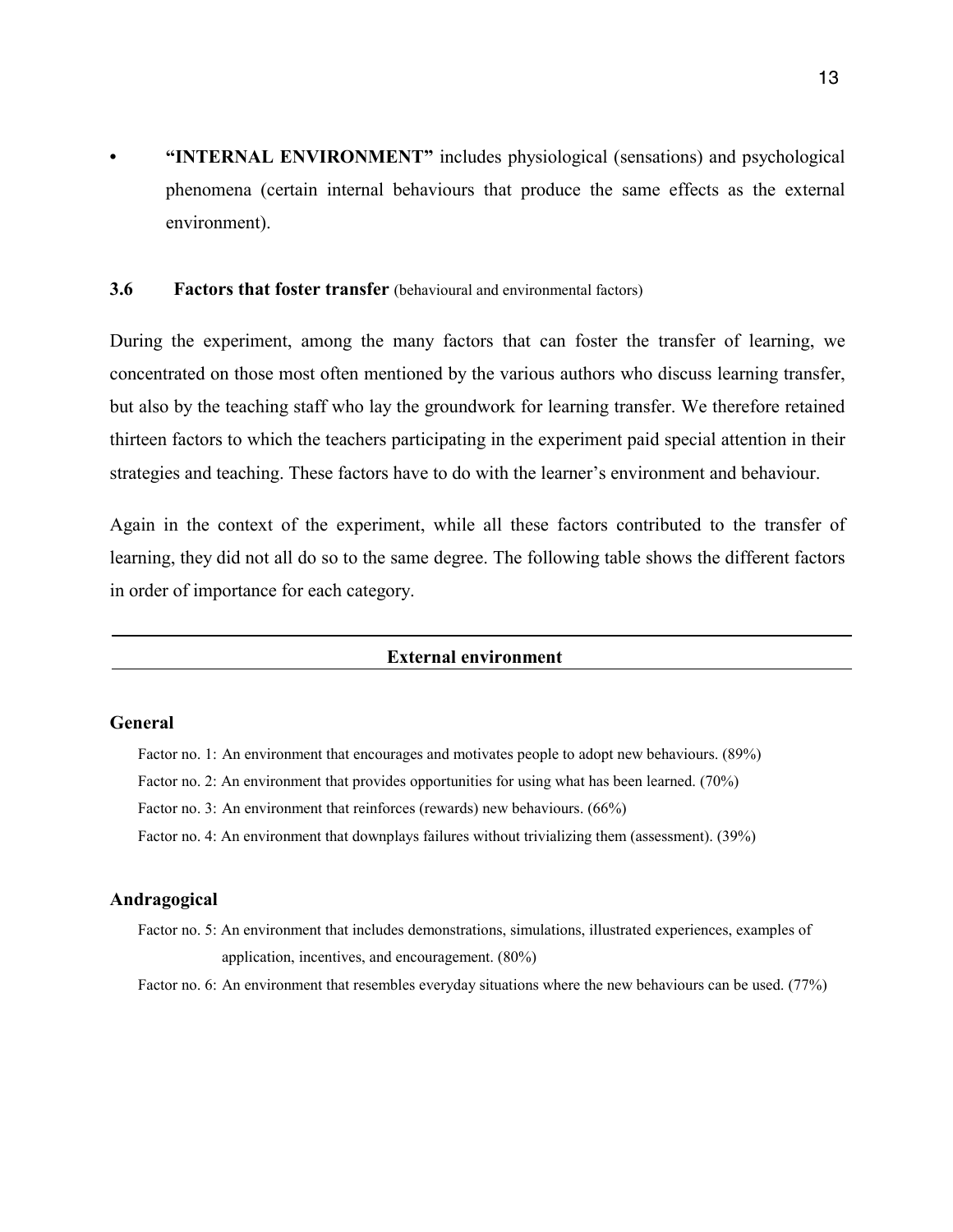#### **Observations:**

- The following components, listed in decreasing order of frequency, are the ones most often mentioned for factor no. 6: examples of application (N = 35); demonstrations (N = 32); simulations (N = 22); illustrated experiences  $(N = 14)$ .
- Examples of application are most often requested in the workplace.
- The incentives/encouragement component was not included in the initial chart.

#### **External and internal behaviour and the "internal environment": the learner**

- Factor no. 7: Learning actually accomplished. (90%)
- Factor no. 8: Motivation (identified needs, completion of a real, concrete project). (90%)
- Factor no. 9: The conviction that the new behaviours are preferable to the old ones. (84%)
- Factor no. 10: Generalization of learning (the person realizes that what he or she is learning may be useful in many situations). (66%)
- Factor no. 11: Recognition of situations in which acquired learning may be used. (61%)
- Factor no. 12: Anticipation of reinforcement (rewards for adopting new behaviours). (43%)
- Factor no. 13: The ability to adapt to the favourable and unfavourable characteristics of the environment. (41%)

#### **3.7 Assessment of transfer**

Learning transfer can be assessed in three ways:

- **Verbal reports:** The adult says that he or she has adopted a certain behaviour. The least rigorous method. Uncertain reliability.
- **Indirect observation:** Another person says that he or she has observed that the adult learner has adopted a certain behaviour. A moderately rigorous method. Average reliability.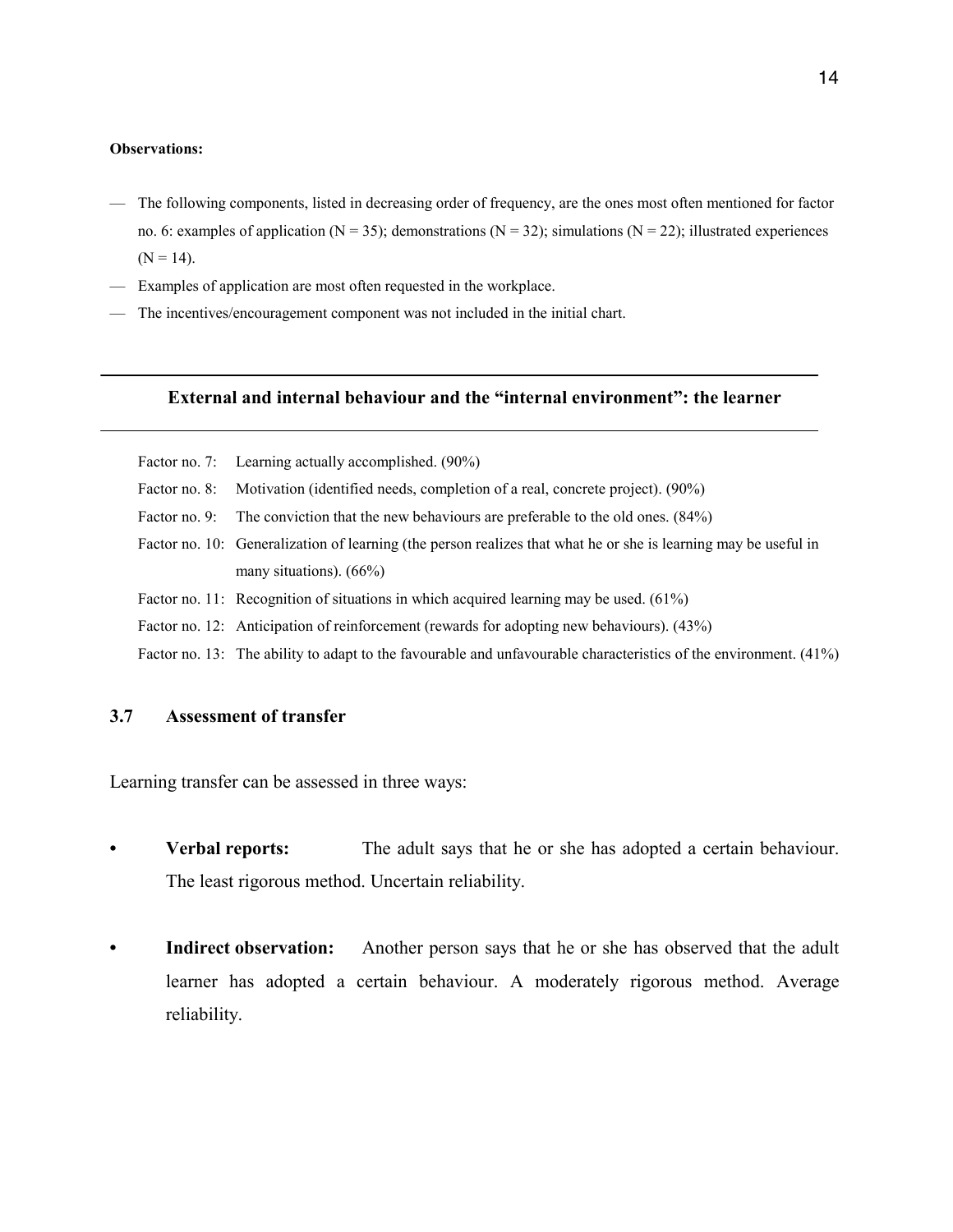**• Direct observation:** The teacher observes the adult learner in the process of displaying the behaviour. The most rigorous method. Total reliability.

Direct observation is essential if reliable conclusions are to be drawn.

#### **3.8 Places where transfer occurs**

Asking questions about where learning transfer takes place means asking questions about how it should be assessed. Learning transfer occurs in at least four different places:

- Everyday situations: family, friends, institutions, etc.
- Training environments
- The workplace
- The training centre (do not confuse the activities of the third mode in the functional learning process, which are designed to verify comprehension (exercises, tests, examinations, simulations, etc.), with the activities involved in the fourth mode, which are applications ventured after achieving understanding].

#### OBSERVATION REGARDING TRAINING CENTRES

Training centres, like people's usual environments, constitute real environments where everyday situations occur. Learning transfers can therefore be observed in these centres.

In this respect, it is vital that the training environment be set up so as to make these transfers possible and therefore both observable and "evaluable" (see "Summary Table of Responsibilities" on page 27 of this document).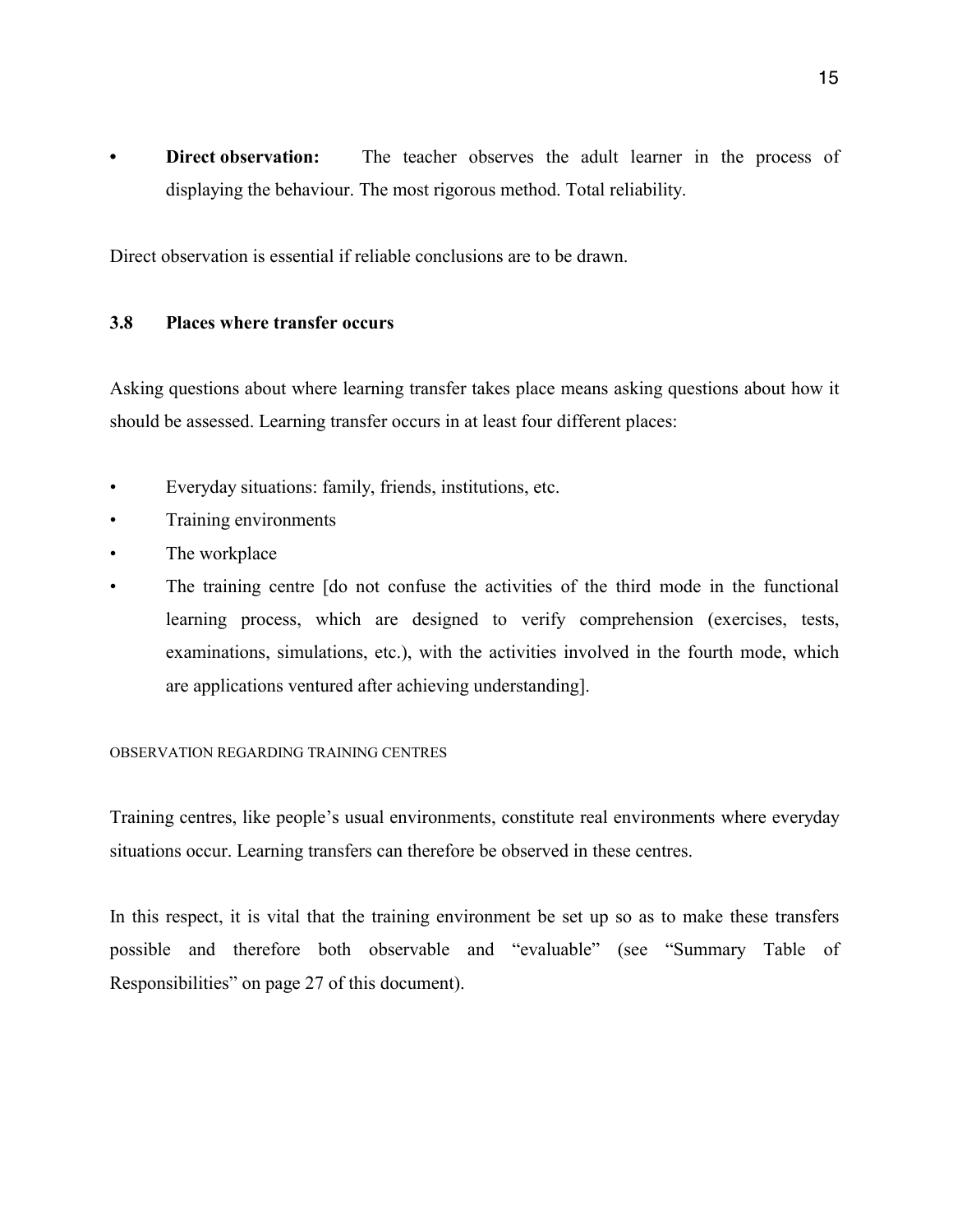Major advantages can be derived from planning learning transfers in training centres. Direct access to activities makes it possible to:

- observe the adult learner's behaviour;
- offer support;
- offer encouragement;
- downplay situations involving only partial success or failure;
- reinforce efforts made and successes achieved;
- **ASSESS** learning transfer in other ways than solely on the basis of verbal reports from individuals.

#### **3.9 Stages involved in transfer**

Taking the customized training process (CTP) and the functional learning process (FLP) as points of reference, it can be seen that specific stages are devoted to preparing for, carrying out and assessing the transfer of learning. In the CTP, the third phase is an important one. The reinvestment of skills and knowledge occupies a central role within this phase. In the FLP, the first mode of learning makes it possible to anticipate new behaviours and the advantages that they can offer, the third mode makes it possible to identify and plan the transfer, and the fourth mode—**without which the context in which the person lives remain unchanged**—makes it possible to carry out the transfer process. The following diagram and table illustrate the relationship between the various stages involved in learning transfer and the modes involved in the functional learning process, as well as the links between the stages in learning transfer and the phases in the customized training process.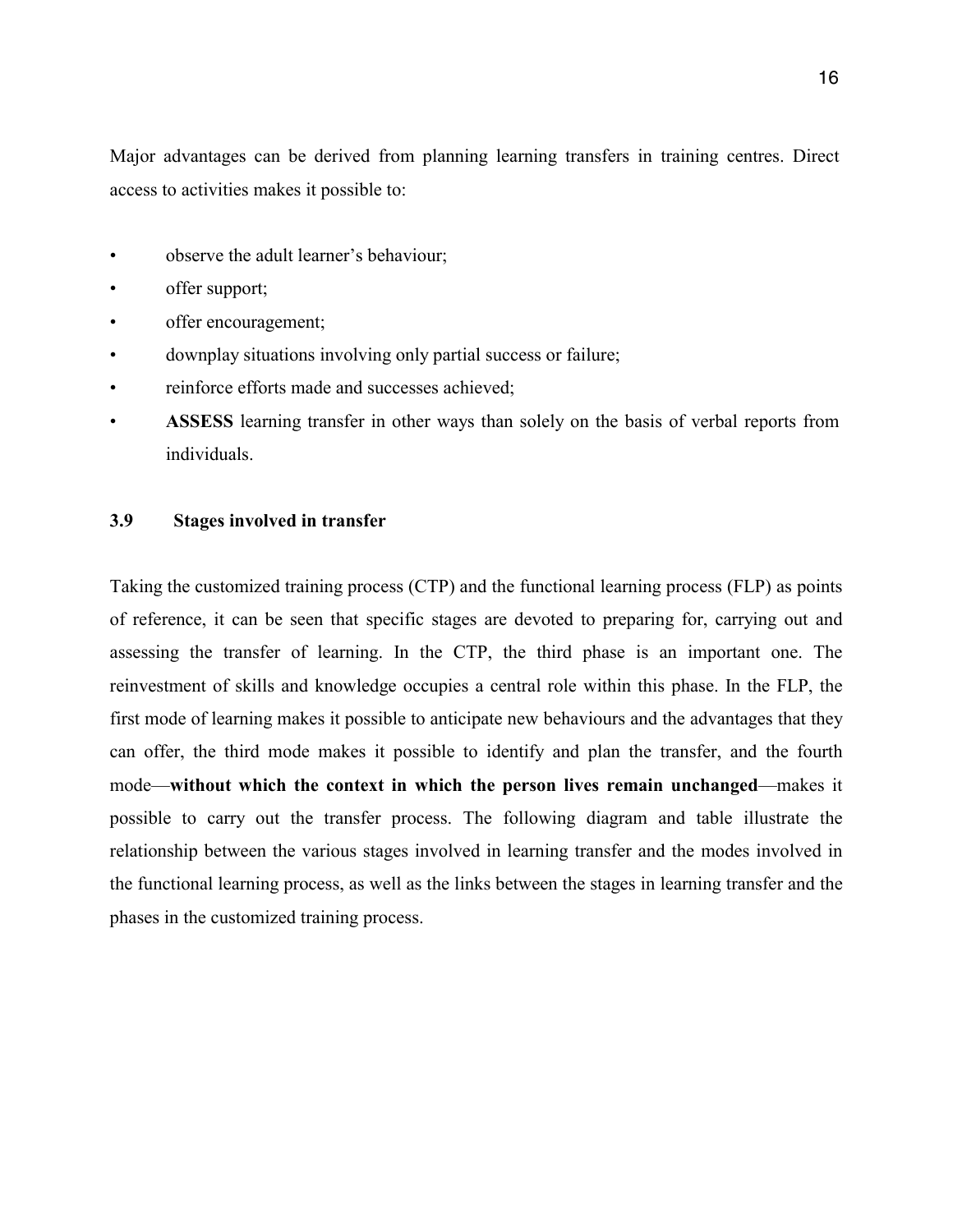

The stages involved in learning transfer compared with the functional learning process  $(FLP)^4$ :

Jean Patry's document on the functional learning process outlines strategies for anticipating, preparing for, planning and carrying out the transfer of learning.<sup>5</sup>

 $\frac{1}{4}$ This diagram will have to be adapted in cases where another learning process is used.

<sup>5</sup> MEQ, DFGA, *Le processus d'apprentissage fonctionnel, ou le PAF en long et en large*, Jean Patry, QuÈbec, 1992.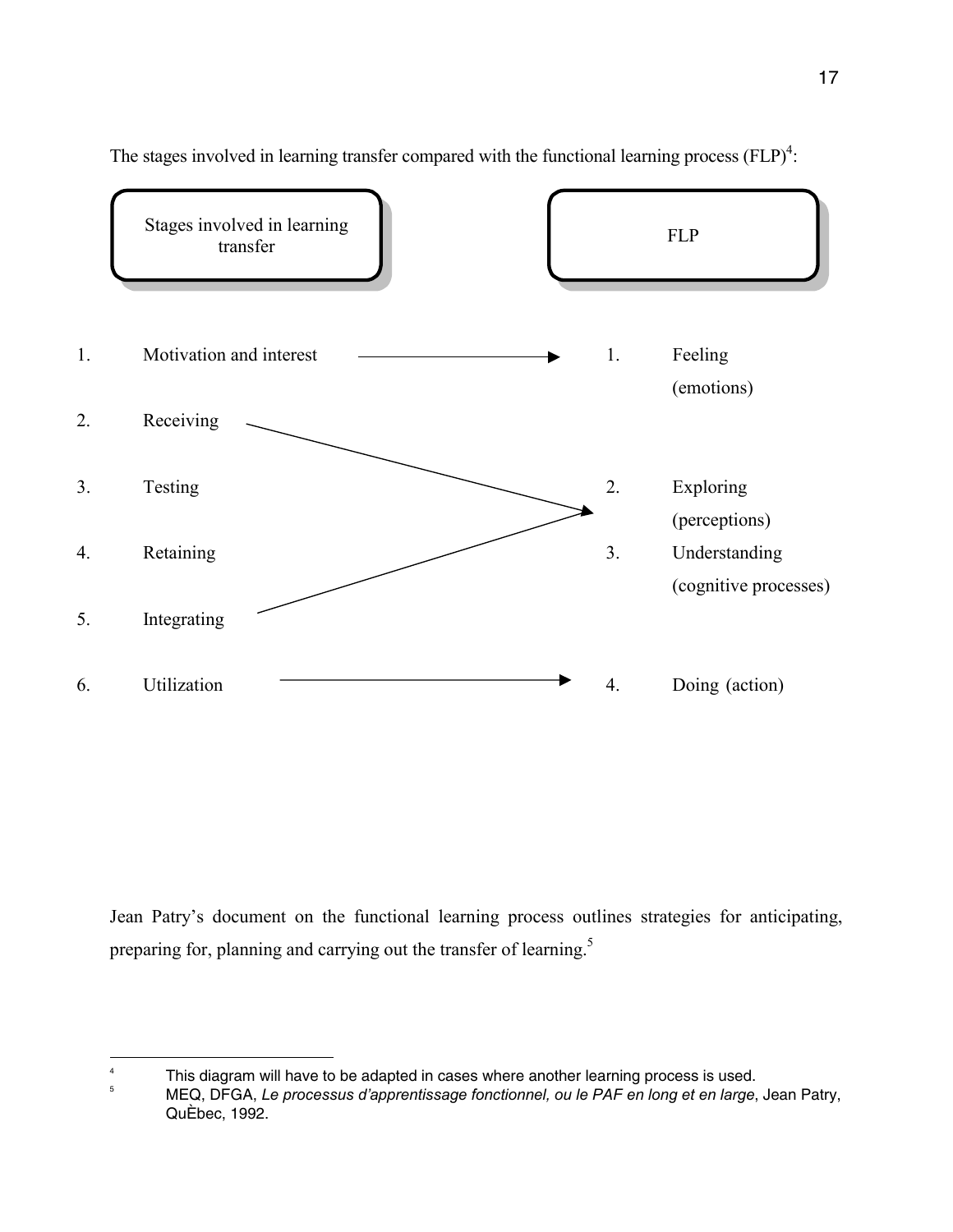The transfer of learning and customized training:

Note: Strategies for preparing for, ensuring and verifying the transfer of learning are found in the MEQ document on the implementation of the customized training process.<sup>6</sup>

| Phases in the customized training process                                              | <b>Learning transfer</b><br>(key activities)                                                                                                                                          |
|----------------------------------------------------------------------------------------|---------------------------------------------------------------------------------------------------------------------------------------------------------------------------------------|
| Diagnosis of needs                                                                     | Identifying real needs and concrete situations to be<br>changed to prepare for the transfer of learning.                                                                              |
|                                                                                        | Measuring acquired knowledge and specifying<br>performance skills (in realistic and measurable<br>terms)to facilitate the transfer of learning.                                       |
|                                                                                        | Eliciting the commitment of those targeted by the<br>trainingto ensure the transfer of learning.                                                                                      |
| Planning the training (according to the functional<br>learning process)                | Choosing functional situations or themes that are related<br>to the needs identifiedto prepare for the transfer of<br>learning.                                                       |
|                                                                                        | Formulating realistic and specific objectives that are also<br>consistent with the needs identifiedto ensure the<br>transfer of learning.                                             |
|                                                                                        | Planning and preparing the training activities, including<br>the conditions required for the transfer of learning.                                                                    |
| Carrying out the training activities (according to the<br>functional learning process) | Setting up an andragogical environment that fosters<br>learning transfer (see 3.6, "Factors that foster transfer").                                                                   |
|                                                                                        | Using formative evaluation to reassure the adult learner<br>and to allow him or her to verify opportunities in his or<br>her life where skills and knowledge could be<br>transferred. |
| Assessment and follow-up                                                               | Using assessment tools to measure what has been learned<br>and to verify the transfer of learning.                                                                                    |
|                                                                                        | Implementing follow-up mechanisms, sometime after the<br>training, in order to verify what learning transfer has<br>taken place.                                                      |

<sup>-&</sup>lt;br>6 MEQ, DFGA, *A Guide to Customized Literacy Training*, Margot Désilets, Jean Patry, Québec,1997*.*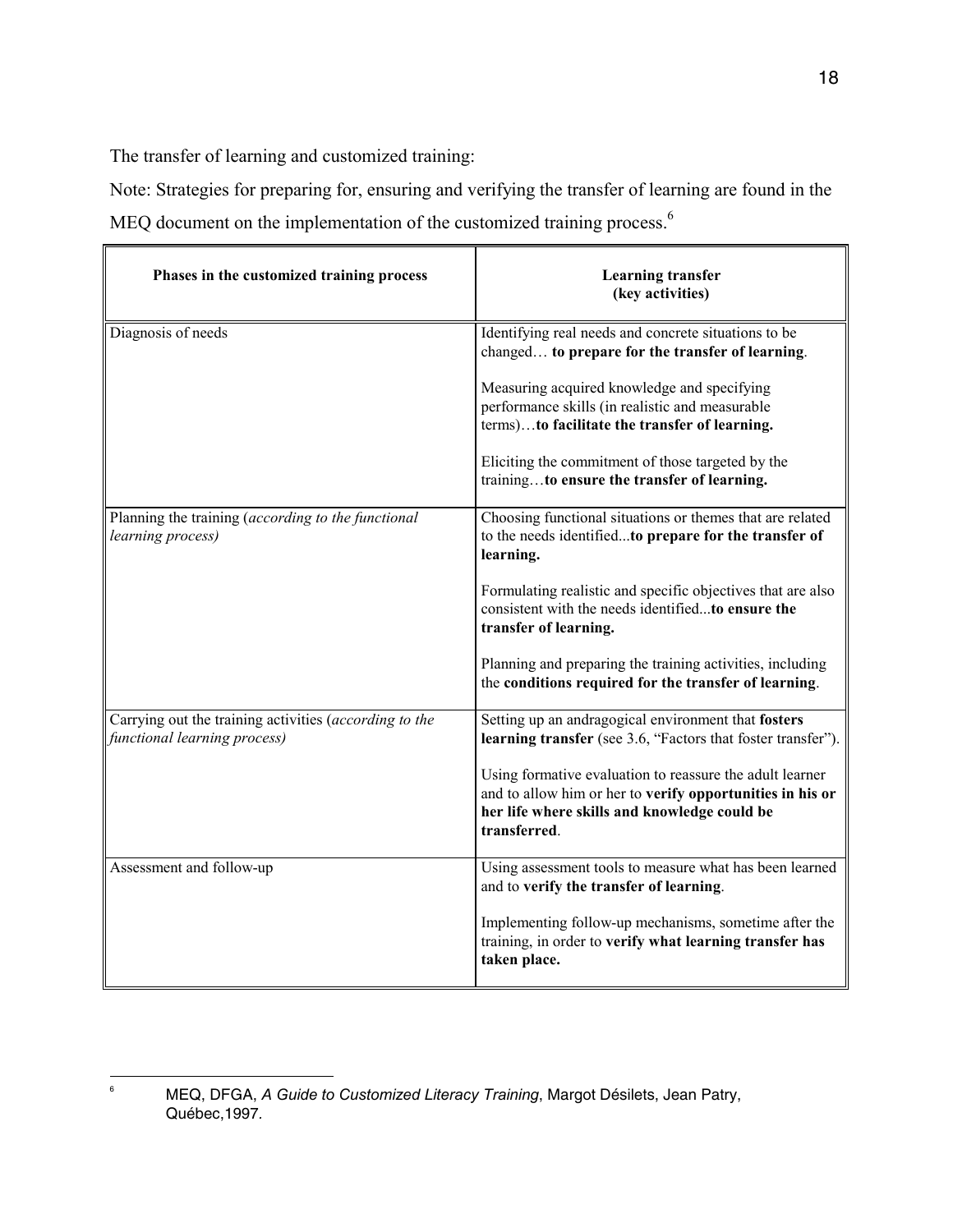

# **4. RESPONSIBILITIES PERTAINING TO TRANSFER OF LEARNING7**

In the field of literacy, the transfer of learning is a foremost concern in the customized training and functional learning processes. Learning transfer is the ultimate goal of training. It is based on adult learners' real needs and is geared to concrete situations that need to be changed. The effective transfer of learning is the first indicator that the literacy training was successful.

 $\overline{a}$ 7

 The chapter on responsibilities was inspired by the following works: Johanne Perreault and Marie-Josée Rolland, *Modèle d'intervention favorisant le transfert des apprentissages en formation sur mesure*, Québec, May 1993.

Table régionale de la Montérégie, *Le transfert des apprentissages,* 1993.

André Revert, *Le transfert des apprentissages, textes de référence*, May 1996.

André Savoie, *Le perfectionnement des ressources humaines en organisation*, agence d'ARC, Montréal, 1987.

GRAFT, *Apprendre à se servir de ce que l'on apprend! Le transfert des apprentissages en formation,* Université de Montréal, January 1993.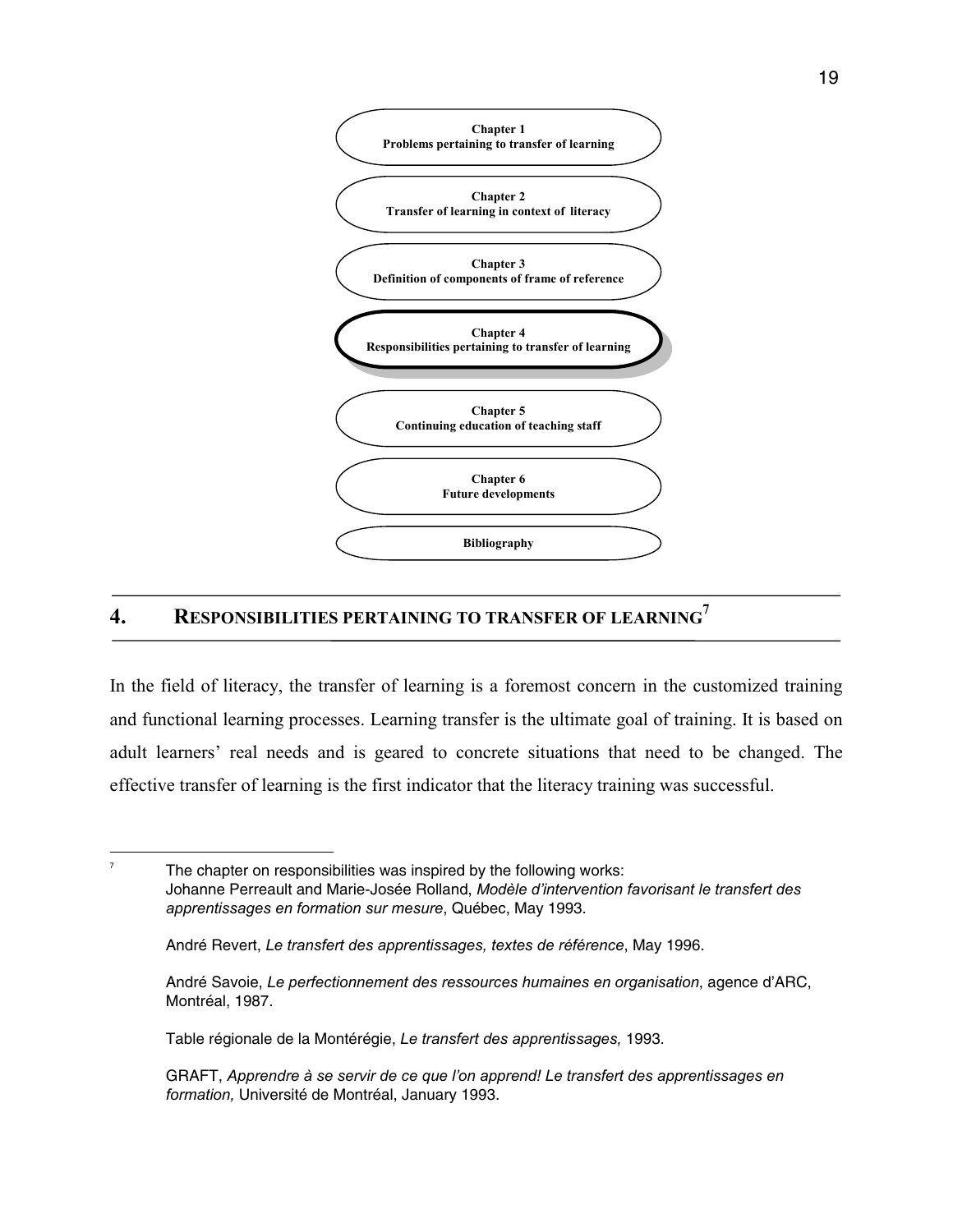The concern with learning transfer must be reflected in the entire training process. It depends on the participation of all the players involved in the process, starting with, most importantly, the direction given to the training programs, then, the adult learners themselves, the teachers, the training environment, the social and family environments, and the workplace. It is therefore important to set up all the mechanisms needed to allow for both structured and spontaneous dialogue among these different partners.

#### **4.1 Responsibilities pertaining to characteristics of training program**

A diagnosis of the adult learner's real needs represents a crucial step in developing and choosing an appropriate training process if the training is concerned with the transfer of learning. The program must therefore provide for the time and means required to make this diagnosis. The diagnosis of needs can also spark the adult learner's motivation, which is the driving force of learning transfer, and ensure the participation of the adult learner in all stages of the training. It also helps clarify the situation to be changed and in which the learning will be used. The use, or application, of learning constitutes the final stage in the transfer process.

A training program that acknowledges the fundamental aspects of adults in learning situations by proposing a process that takes into account the skills prerequisite to learning and the need for motivation to act also fosters the transfer of learning in the various situations encountered by the adult learner.

In this regard, the aims, structure, objectives and content of *A Guide to Customized Literacy Training* reflect a consistent concern with the transfer of learning. The challenge facing all those engaged in the training process is that of providing the means needed to ensure the transfer of learning.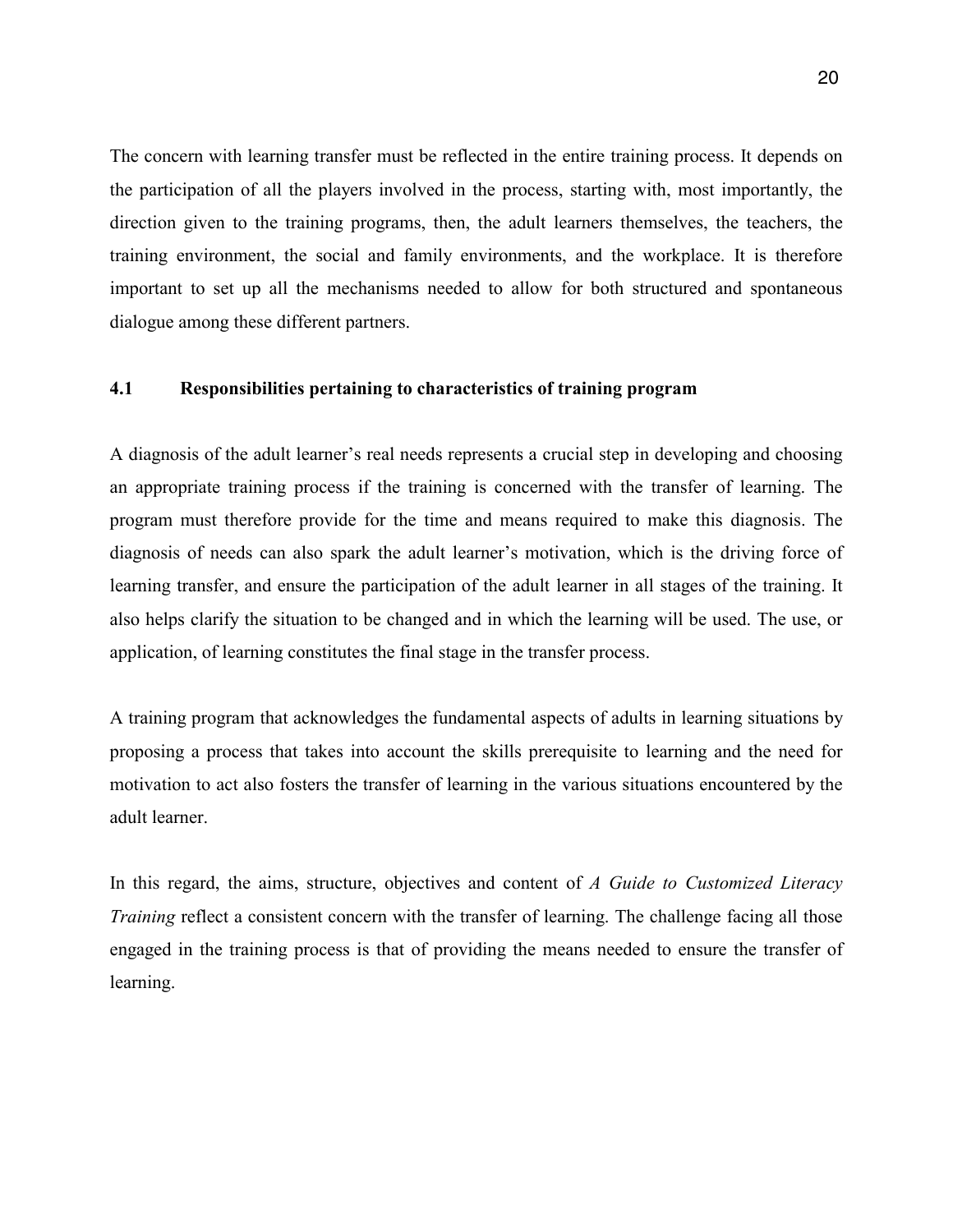#### **4.2 Responsibilities of adult learners**

Just as learning theories can no longer disregard the emotional and cognitive aspects of people's make-up, so too we cannot speak of learning transfer without also speaking of the responsibility to be borne by the adult learners themselves, for they are the prime architects of their own learning. Like the actual learning process, the transfer of learning is above all a unique, individual and active process that requires commitment on the part of the person undergoing training. In order to better define adult learners' responsibilities in the transfer of learning, it is important to identify certain factors that influence these responsibilities.

#### Influencing factors:

**Biographical characteristics:** their life, health, family, educational, work and relationship history as well as their age, physical condition, level of education and social status are all factors that influence their ability to transfer what they have learned;

*Psychological characteristics:* their affective and cognitive nature, selfesteem, personality structure, ability to tolerate anxiety, willpower and motivation to learn are also factors that influence their ability to transfer what they have learned;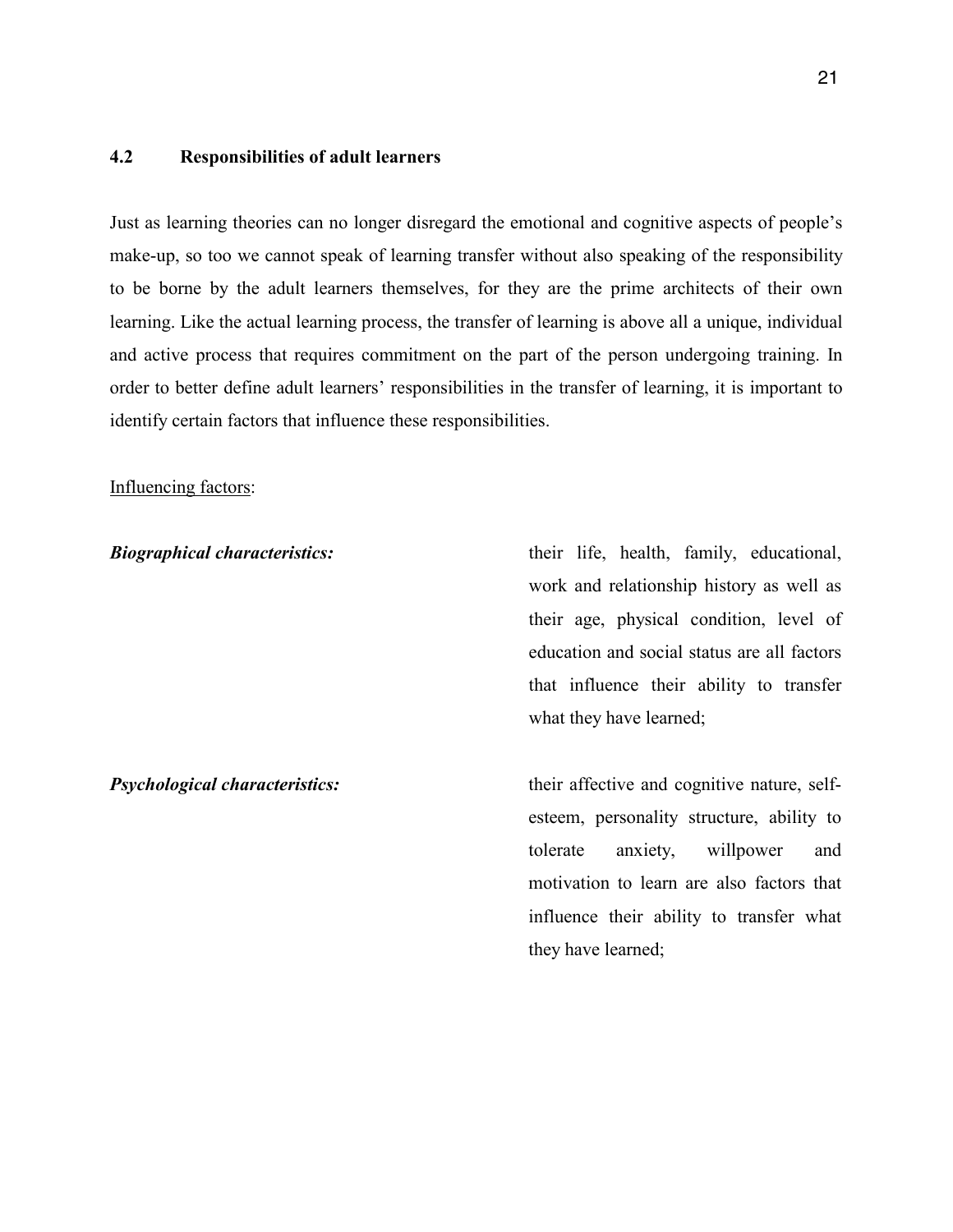**Commitment to the transfer of learning:** regardless of their motivation, they must be committed not only to the learning process, but also to the transfer of learning. Only adult learners themselves can say with certainty what is of interest to them, what they understand and what they have retained. Therefore, both from the outset of the process and throughout, adult learners must make it their business to use what they have learned in everyday situations; **The feeling of belonging:** a person's motivation to learn also

depends on a feeling of belonging to the group and the organization where the training is taking place.

## Responsibilities:

Adult learners are the key individuals responsible for the quality of their participation in the transfer of learning. In the context of literacy training, this responsibility must be assumed together with the teacher:

- adult learners must first develop the skills that are prerequisite to the learning experience, particularly with regard to motivation, concentration, and the ability to generalize and apply;
- they must determine their own needs, with their teacher's help, in order to form a clearer idea of the situations in their everyday lives where transfer will take place;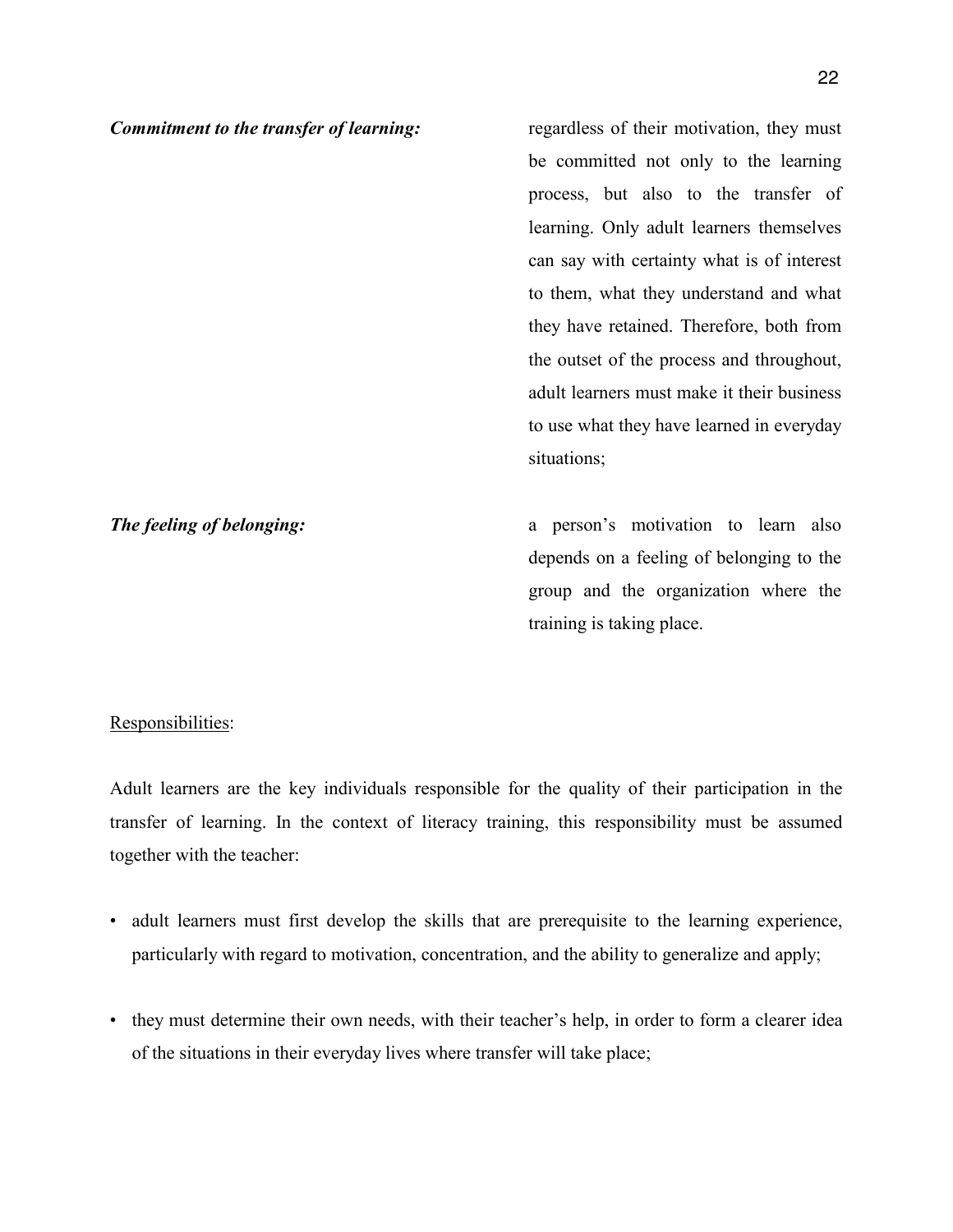- they must make sure that the anticipated situation is real and suitable and be able to envisage how the learning transfer will take place;
- they must participate in planning and carrying out their training by ensuring that the objectives pursued and the content explored are consistent with the needs they have identified;
- they must risk applying what they have learned in various life situations, throughout their training, in order to become aware of what they are capable of doing;
- they must plan the transfer by anticipating the consequences of their actions and their ability to adapt to the resulting changes;
- they must assess themselves in order to recognize their dissatisfactions and any new skills they have developed.

#### **4.3 Responsibilities of teachers**

In the context of literacy training, teachers are coaches and facilitators as well as literacy specialists. Research on the transfer of learning, carried out in the context of an Action Science approach, allowed the teachers involved to become particularly aware of the importance of their role in the transfer of learning and, in this sense, of the need to thoroughly understand all the phenomena related to this transfer.

#### Influencing factors:

*The ability to offer high-quality training*: high-quality training in terms of applying the orientations of the training program and the andragogical approach used;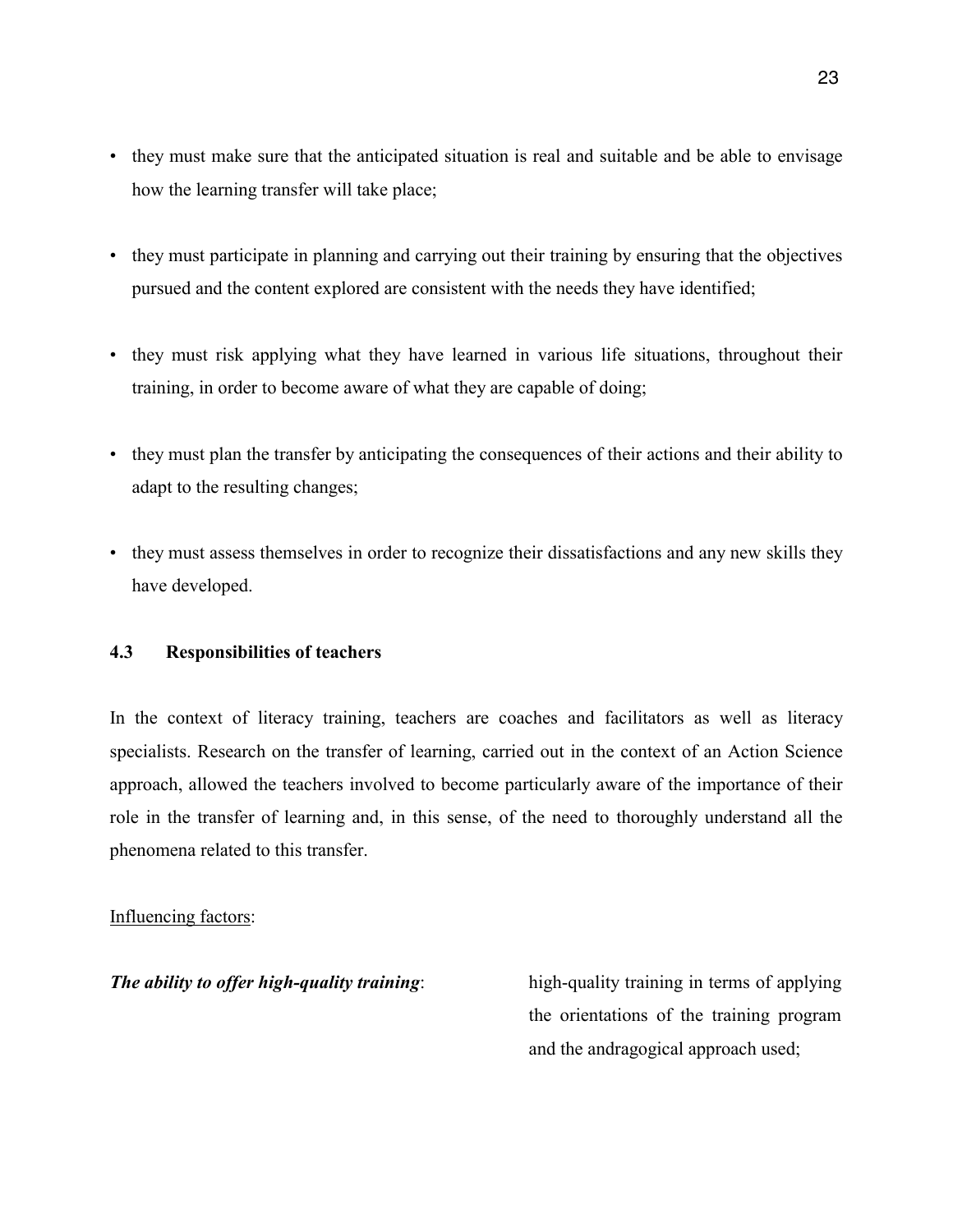with regard to the diagnosis of needs;

*An in-depth knowledge of the andragogical approach:*

knowledge of the specific conditions under which adults learn and the ability to adapt the training program and strategies to the people targeted by the training.

#### Responsibilities:

- Teachers must assist adult learners in developing the skills they require to transfer what they have learned, by helping them
	- plan for transfer situations;
	- identify the challenges or obstacles that could arise, such as effort, risk, fear, and error;
	- generalize what they have learned by relating it to other situations in their daily lives;
	- assess their own progress.
- Teachers must also
	- help adult learners develop and assume their own sense of responsibility, especially by transferring what has been learned;
	- clearly spell out the objectives and develop a training plan consistent with these objectives;
	- help them define their own training needs, taking into account that they often have difficulty looking ahead and foreseeing situations where their learning could be used;
	- keep them informed of their learning progress and the objectives pursued to help empower them in their own environments;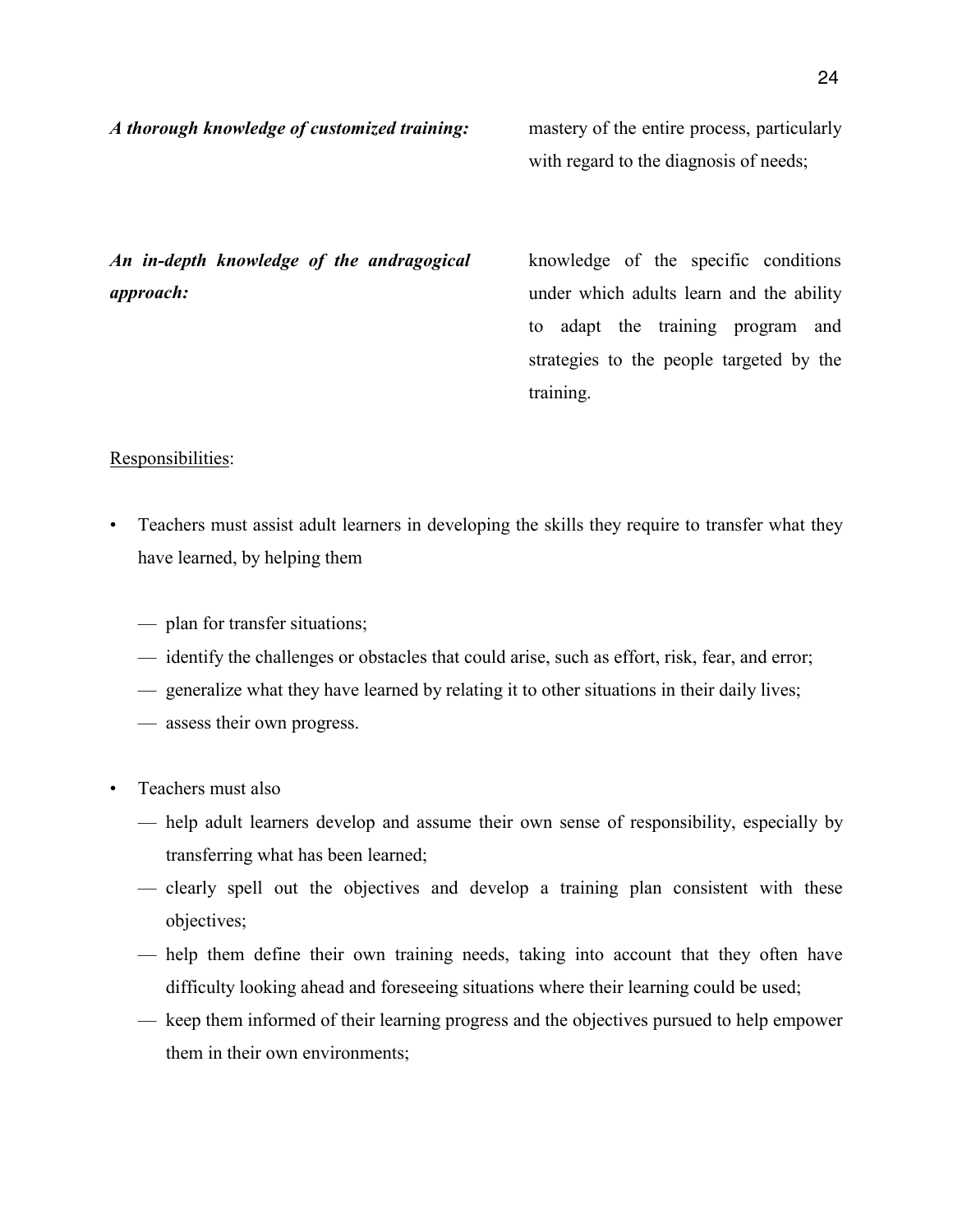- encourage learning transfer by promoting transfer situations in the training centre and by underscoring the newly acquired skills and knowledge;
- make sure that the situations in which the adult learners wish to apply their learning are realistic;
- help them assess their own progress and become aware of both their dissatisfactions and their new skills and knowledge;
- help them learn from their mistakes and downplay failure;
- know how to use functional situations in literacy training so as to give adult learners the skills they need to transfer their learning, and to develop the necessary teaching methods;
- know their own learning styles and help adult learners to recognize theirs;
- make sure they have the appropriate training so that they are familiar with the main factors that have an impact on learning transfer, as well as the other components of the frame of reference concerning learning transfer in the literacy context.

#### **4.4 Responsibilities of training environment**

The training environment has a major impact on adult learners, on how the training is organized and on the actual transfer of learning. It also has an impact on the staff members, particularly in terms of the support and professional development activities it offers.

#### Influencing factors:

*Commitment to a high-quality training process:*

offering high-quality services also involves a choice on the part of the institution and requires that the training environment provide the staff and adult learners with the means necessary to ensure quality services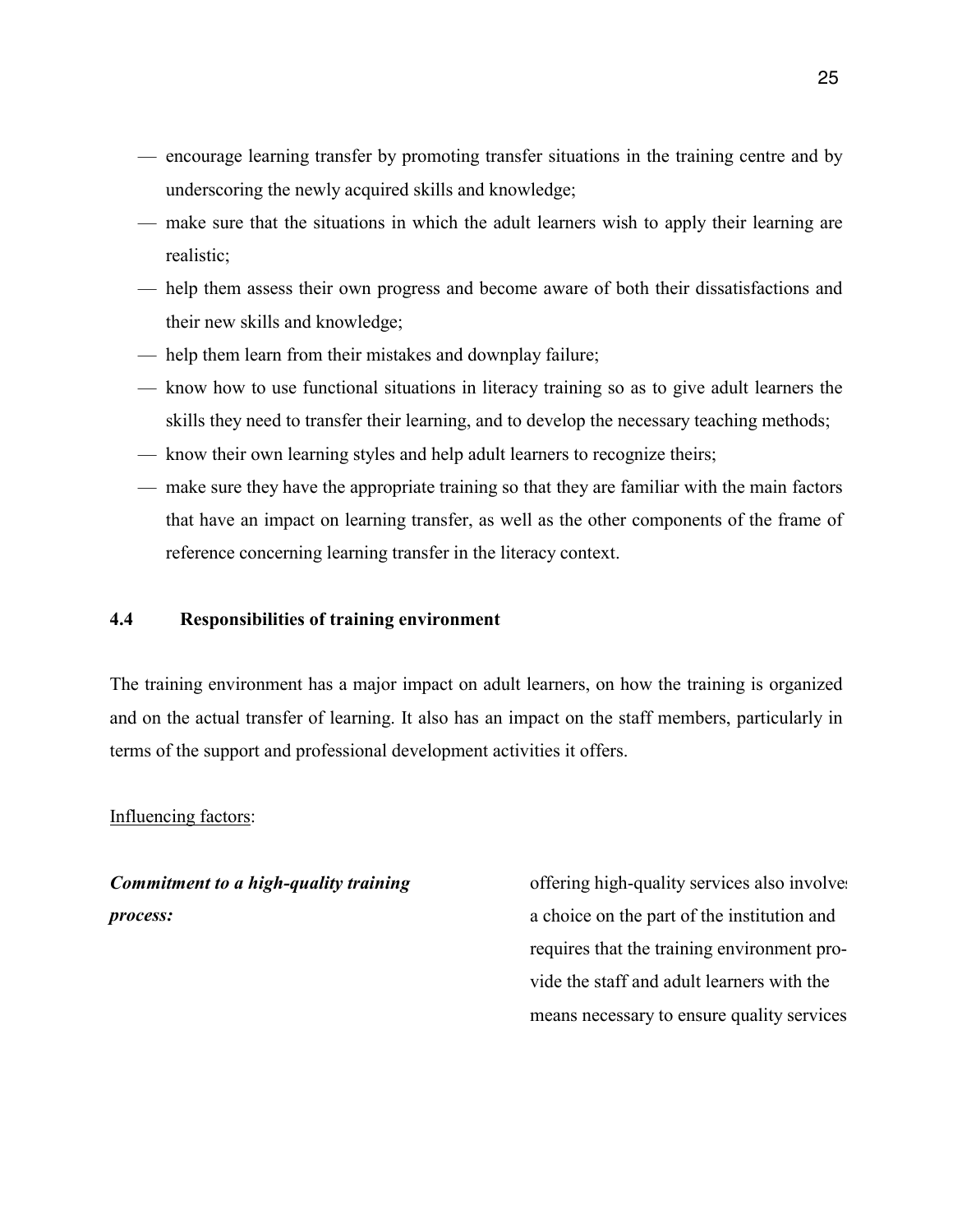*Adherence to the orientations of literacy training:*

those in charge of the training environment as well as the various categories of people involved in literacy training, must take into account the factors that influence the adult learning process in their choice of functional situations and projects;

*Adherence to the andragogical approach:* the degree of adult education expertise that the training environment has also plays a role in how the training program is adapted and offered, and helps strengthen teachers' skills. If the training environment is focused on successful adult learner training, there are greater chances that the necessary means will be implemented to effect the transfer of learning at the training location itself.

#### Responsibilities:

- those in charge of literacy training in the training environment must be consistent in how they present their message and organize the training activities;
- the training environment must be set up in a way that is conducive to learning transfer, by promoting initiatives or projects that allow participants to use the skills and knowledge acquired;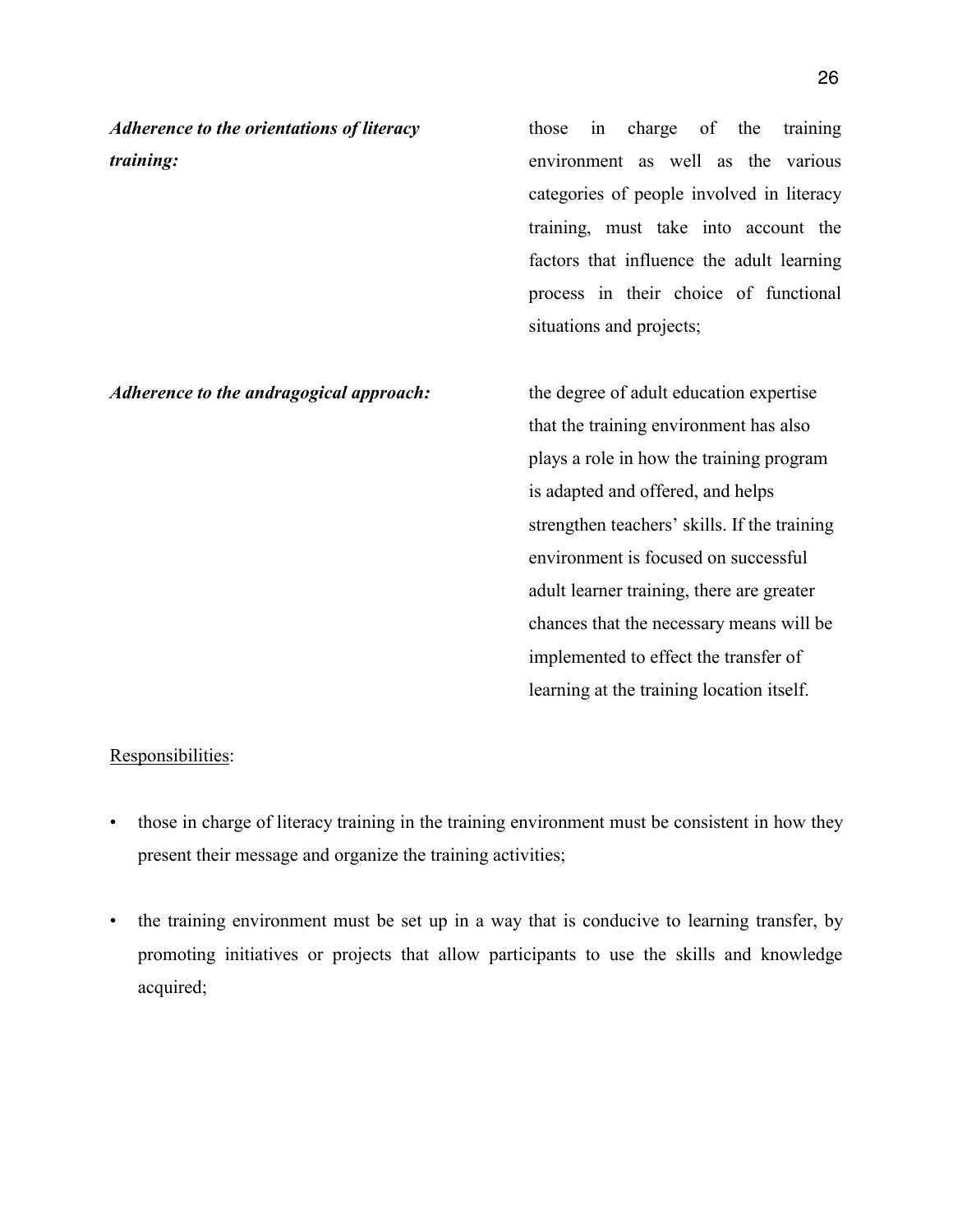- those in charge of the training environment must allow adult learners to participate in decision making and to organize specific activities that help create an atmosphere which encourages risk taking and allows for mistakes;
- those in charge of the training environment must implement the means needed to ensure training follow-up and verification of learning transfer.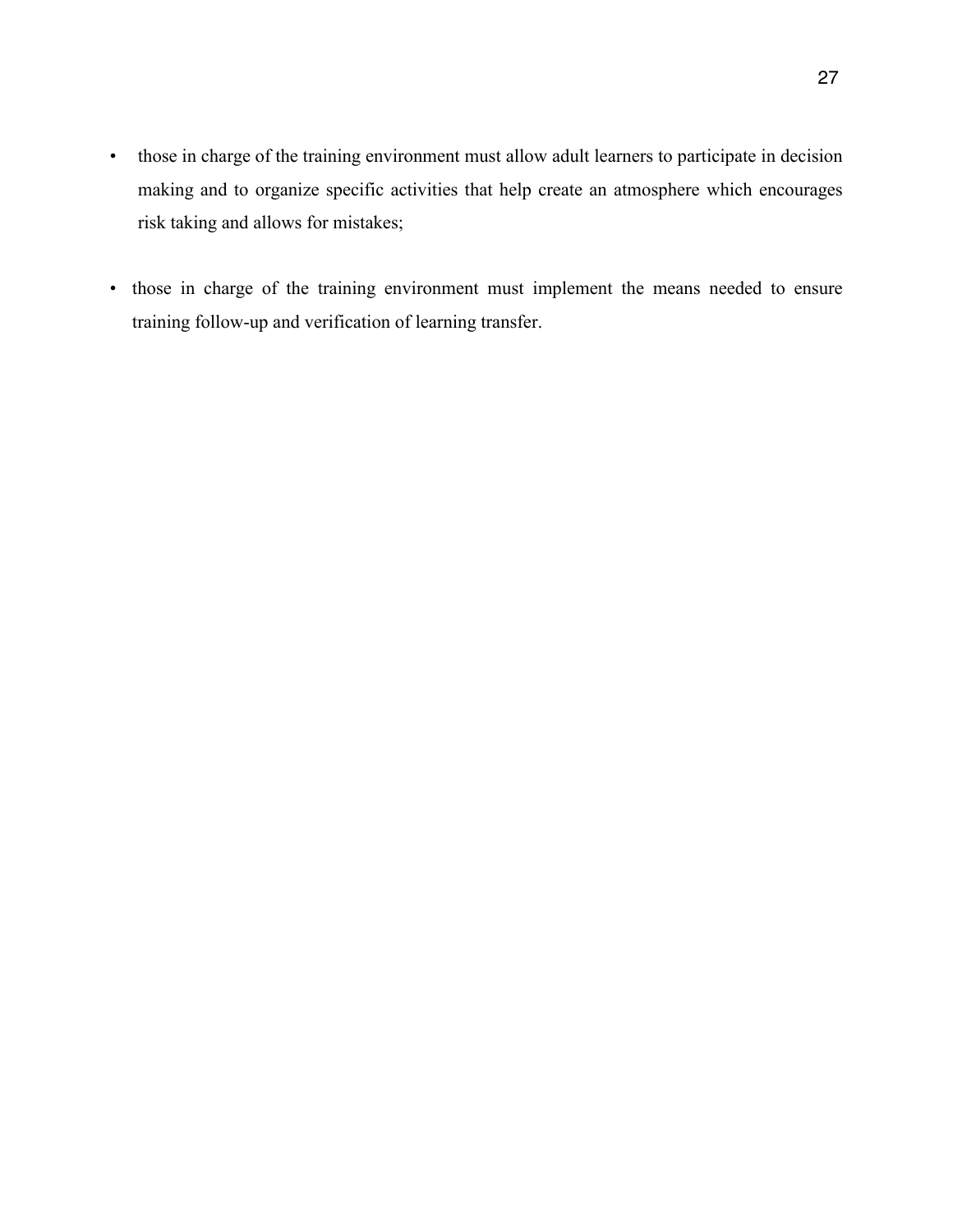#### **SUMMARY TABLE**

## **RESPONSIBILITIES OF ADULT LEARNERS, TEACHERS AND TRAINING**

#### **ENVIRONMENTS**

| <b>RESPONSIBILITIES</b><br>OF ADULT LEARNERS                                                                                                                                                                                                                                                                                                                                                                       | <b>RESPONSIBILITIES OF</b><br><b>TEACHERS</b>                                                                                                                                                                                                                                                                                                                                                                                                                                                                                                                                                                                                                                                                                                                                                                     | <b>RESPONSIBILITIES</b><br><b>OF TRAINING</b><br><b>ENVIRONMENTS</b>                                                                                                                                                                                                                                                                                                                                                                                                                                                   |
|--------------------------------------------------------------------------------------------------------------------------------------------------------------------------------------------------------------------------------------------------------------------------------------------------------------------------------------------------------------------------------------------------------------------|-------------------------------------------------------------------------------------------------------------------------------------------------------------------------------------------------------------------------------------------------------------------------------------------------------------------------------------------------------------------------------------------------------------------------------------------------------------------------------------------------------------------------------------------------------------------------------------------------------------------------------------------------------------------------------------------------------------------------------------------------------------------------------------------------------------------|------------------------------------------------------------------------------------------------------------------------------------------------------------------------------------------------------------------------------------------------------------------------------------------------------------------------------------------------------------------------------------------------------------------------------------------------------------------------------------------------------------------------|
| develop skills that are<br>prerequisite to the learning<br>experience;<br>determine their own needs;<br>participate in the entire<br>training process;<br>risk applying what they<br>have learned;<br>anticipate the<br>consequences of the<br>transfer;<br>recognize their<br>dissatisfactions and assess<br>their new functional skills;<br>influence their own living<br>environments (insofar as<br>possible). | help adult learners<br>$\frac{1}{2}$<br>develop their sense of<br>responsibility;<br>foster the skills they need<br>$\blacksquare$<br>to transfer learning;<br>specify the training<br>$\qquad \qquad \blacksquare$<br>objectives and content;<br>help them better define<br>$\overline{\phantom{a}}$<br>their own needs;<br>enable them to gain more<br>$\blacksquare$<br>control over their own<br>living environments by<br>ensuring good information<br>flow;<br>encourage learning<br>$\overline{\phantom{a}}$<br>transfer;<br>make sure that the target<br>$\qquad \qquad \blacksquare$<br>situations for learning<br>transfer are realistic;<br>help them assess their own<br>progress;<br>help them downplay<br>$\overline{\phantom{a}}$<br>failure;<br>know how to make use of<br>functional situations; | be consistent in how the<br>message is presented and<br>the training environment<br>is organized;<br>provide conditions that<br>$\overline{\phantom{0}}$<br>are conducive to learning<br>transfer (physical,<br>organizational, human);<br>allow adult learners to<br>$\overline{\phantom{a}}$<br>participate in decision<br>making and in the<br>organization of specific<br>activities;<br>implement the necessary<br>$\qquad \qquad \blacksquare$<br>means for ensuring<br>follow-up and<br>assessment of transfer. |
|                                                                                                                                                                                                                                                                                                                                                                                                                    |                                                                                                                                                                                                                                                                                                                                                                                                                                                                                                                                                                                                                                                                                                                                                                                                                   |                                                                                                                                                                                                                                                                                                                                                                                                                                                                                                                        |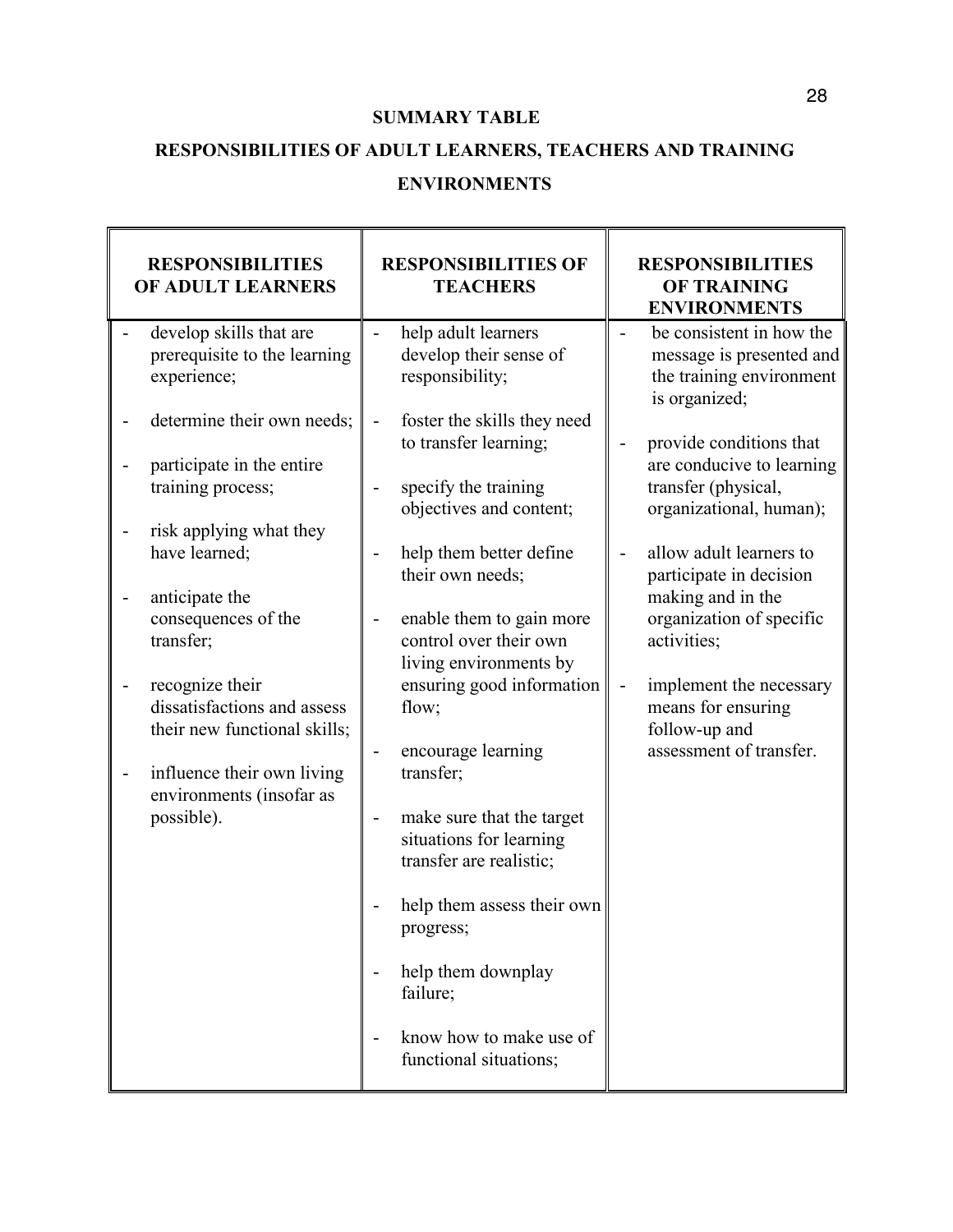| <b>RESPONSIBILITIES</b><br>OF ADULT LEARNERS | <b>RESPONSIBILITIES OF</b><br><b>TEACHERS</b>                                      | <b>RESPONSIBILITIES</b><br><b>OF TRAINING</b><br><b>ENVIRONMENTS</b> |
|----------------------------------------------|------------------------------------------------------------------------------------|----------------------------------------------------------------------|
|                                              | know their own learning<br>-<br>styles and help adult<br>learners identify theirs; |                                                                      |
|                                              | make sure they have the<br>proper training regarding<br>learning transfer.         |                                                                      |

#### **4.5 Responsibilities of social and family environments**

The family and social environments can foster the transfer of learning, but they can also delay or prevent it. The social environment has considerable impact on people's behaviour and, consequently, on the transfer of learning. Immigrants in particular require assistance when it comes to transferring their learning to their social and family environments.

#### Influencing factors:

*Openness of the social and family environments to new skills and knowledge:* the adult learner's family and friends may feel threatened by the learner's new knowledge and, consequently, either ridicule or deny it;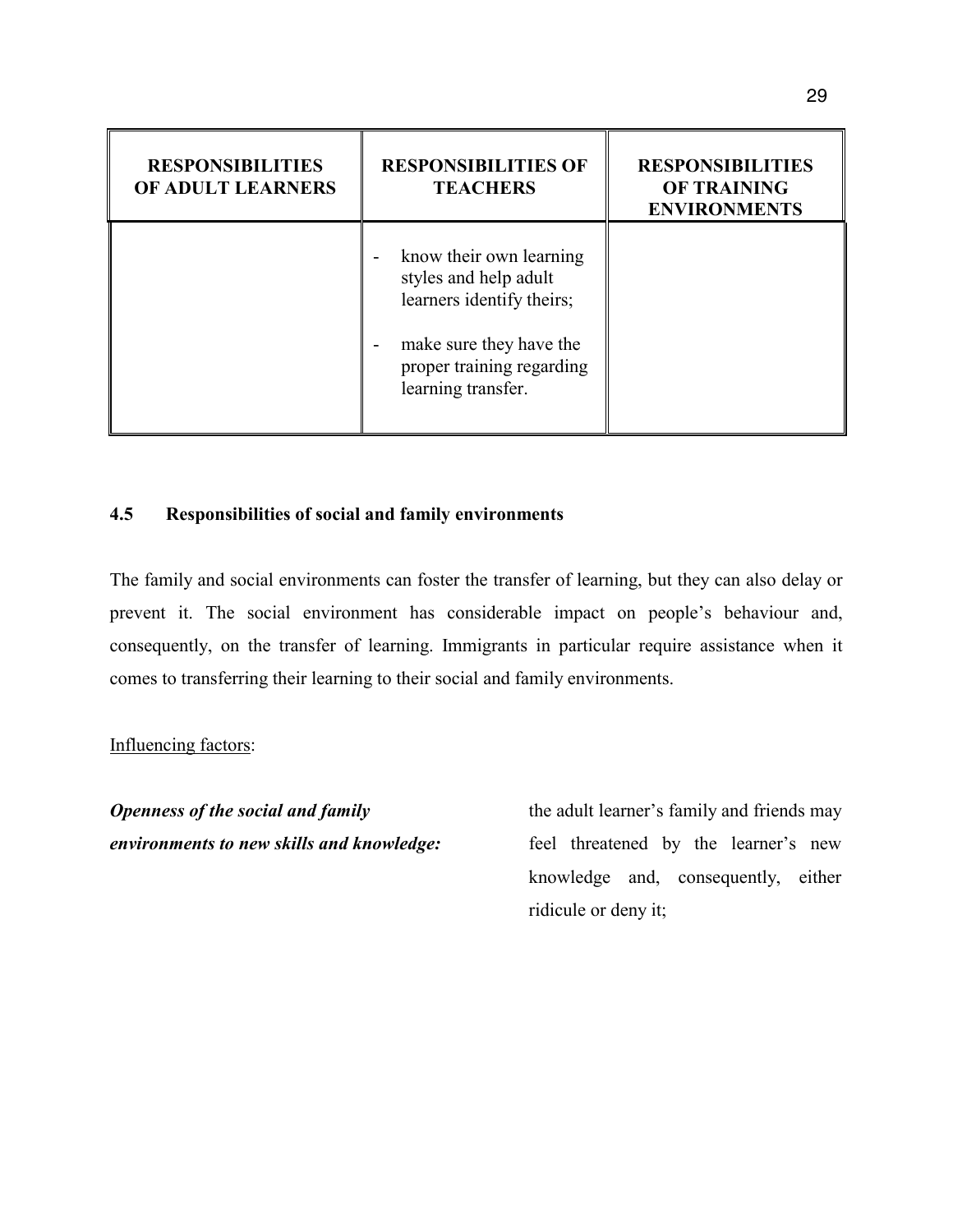*The importance that the adult learner places on his or her social and family environments:* family and friends allow the adult learner to develop an often very strong sense of belonging. It is difficult for the adult learner to deal with negative reactions to his or her learning;

*The possibilities offered by the social and family environments for developing and applying new learning:*

it is easier for the adult learner to transfer his or her learning when his or her social or family environment allows for the application of newly acquired skills and knowledge, either in the family or at the workplace.

#### Responsibilities:

The adult learners' social and family environments must

- provide them with opportunities to use their new skills and knowledge;
- reinforce the new behaviours acquired as result of the learning that has taken place;
- encourage and motivate them to adopt new behaviours;
- downplay failures without trivializing them.

#### **4.6 Responsibilities of workplace**

The workplace is an essential partner in the transfer of learning and has specific areas of responsibility. The success of the learning transfer depends mainly on the environment, which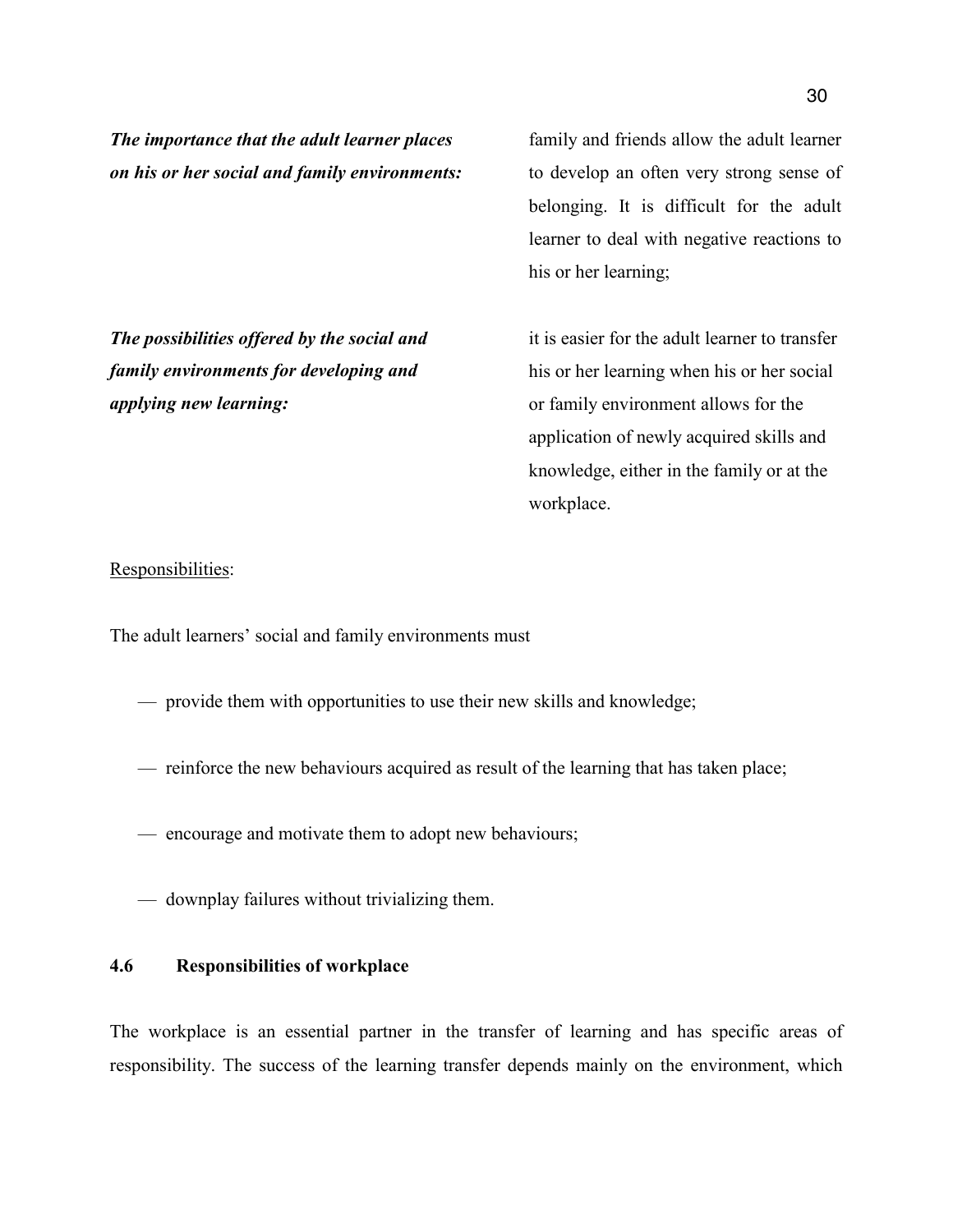must encourage the application of the new behaviours learned, particularly in the workplace, where new learning should serve to improve the output and performance of each adult learner.

#### Influencing factors:

*The company's commitment to the learning transfer process:*

*The attitude of the management staff:* within the company, the success of

the company must create the conditions necessary to allow its staff to apply new learning and reinvest the resulting behaviours in organizational developments;

training often depends on the behaviour of management staff towards the personnel who have undergone training. Whether through silence or negative comments, management staff act as spokespeople for the organization's attitude and viewpoint; *The corporate culture:* all of the beliefs and values that an organization or a company conveys, whether in its language, history, mission, myths, standards or opinions, determine what is acceptable and what is not. As a result, they can either enhance or cancel out the effects of training. When a given workplace is characterized by values different from those underlying the new learning, the transfer may be difficult to carry out;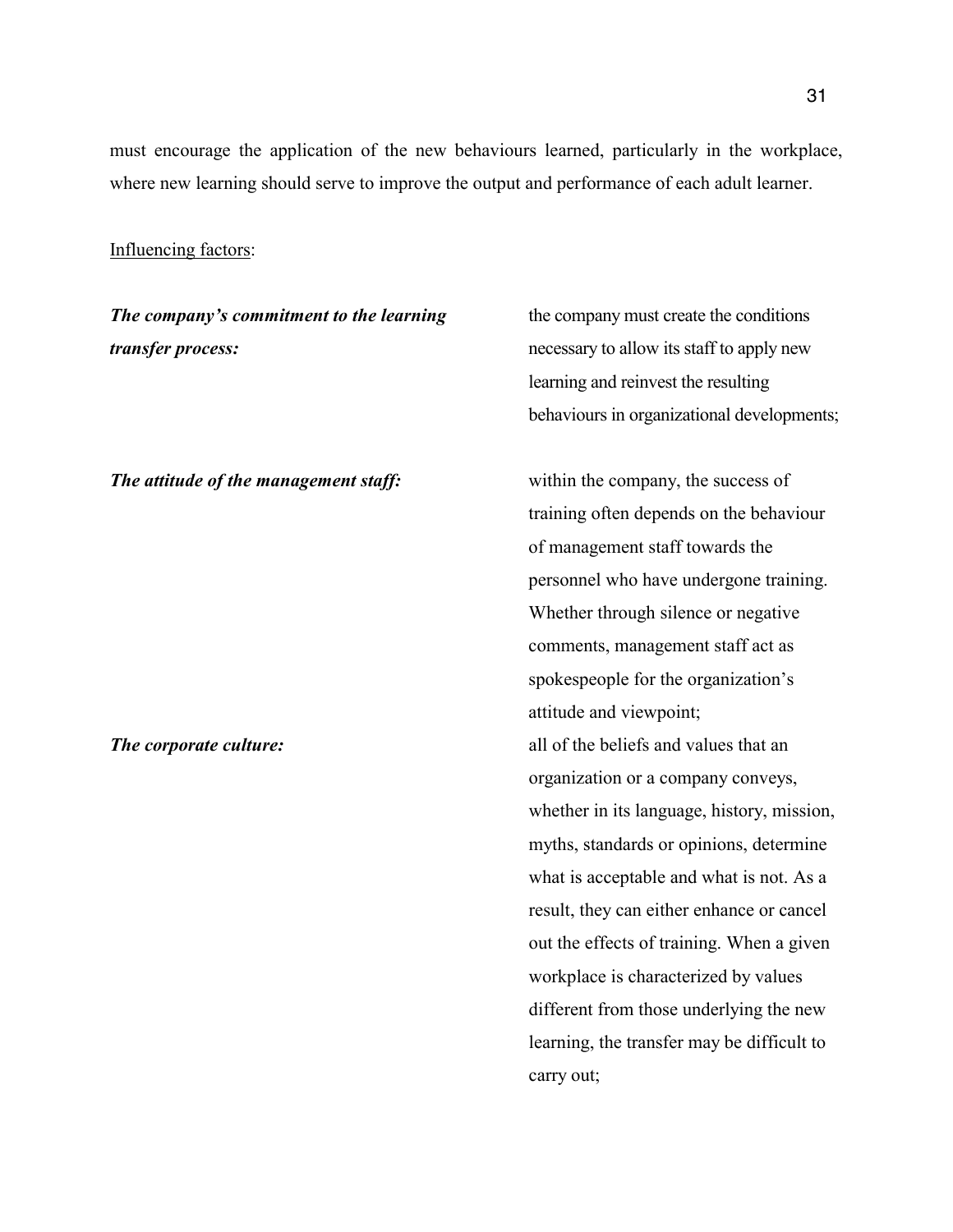*The atmosphere in the workplace:* the atmosphere in a given workplace reflects the perception that people have of the way they are treated and therefore of their physical and social environments. The atmosphere that prevails in the workplace may facilitate or neutralize the transfer of learning. For example, an atmosphere of fear or repression stifles the transfer of learning, whereas an atmosphere of consultation and participation fosters such a transfer.

#### Responsibilities:

#### The workplace must

- inform those who give the training of the particular corporate culture involved, of the characteristics of the people who will be undergoing training and of their real work situations;
- be open-minded in order to allow for the development of training that is truly adapted to the situations experienced by the individuals who will undergo training;
- be flexible in order to allow workers to try out their new knowledge, whether in terms of the work schedule, production calendars or tolerance for error;
- be consistent in word and action;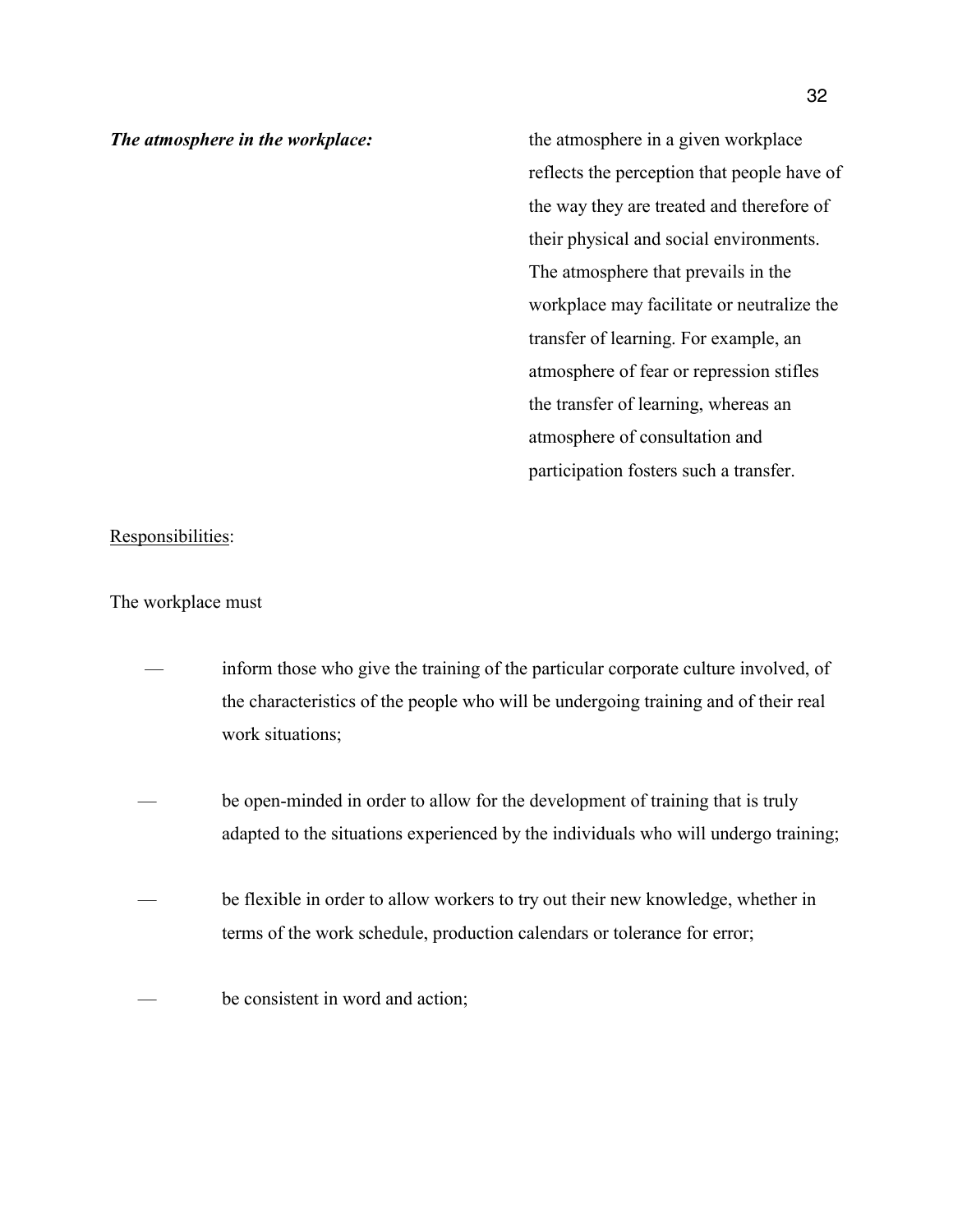- help reinforce its staff by acknowledging their efforts and successes; this may mean giving them something they want, such as a wage increase, a promotion or a privilege, or relaxing certain controls;
- support their workers' newly acquired knowledge and skills by accepting the resulting changes in their behaviour. People are disenchanted when they cannot use their new knowledge and skills in the workplace, and this may even result in poorer performance and output.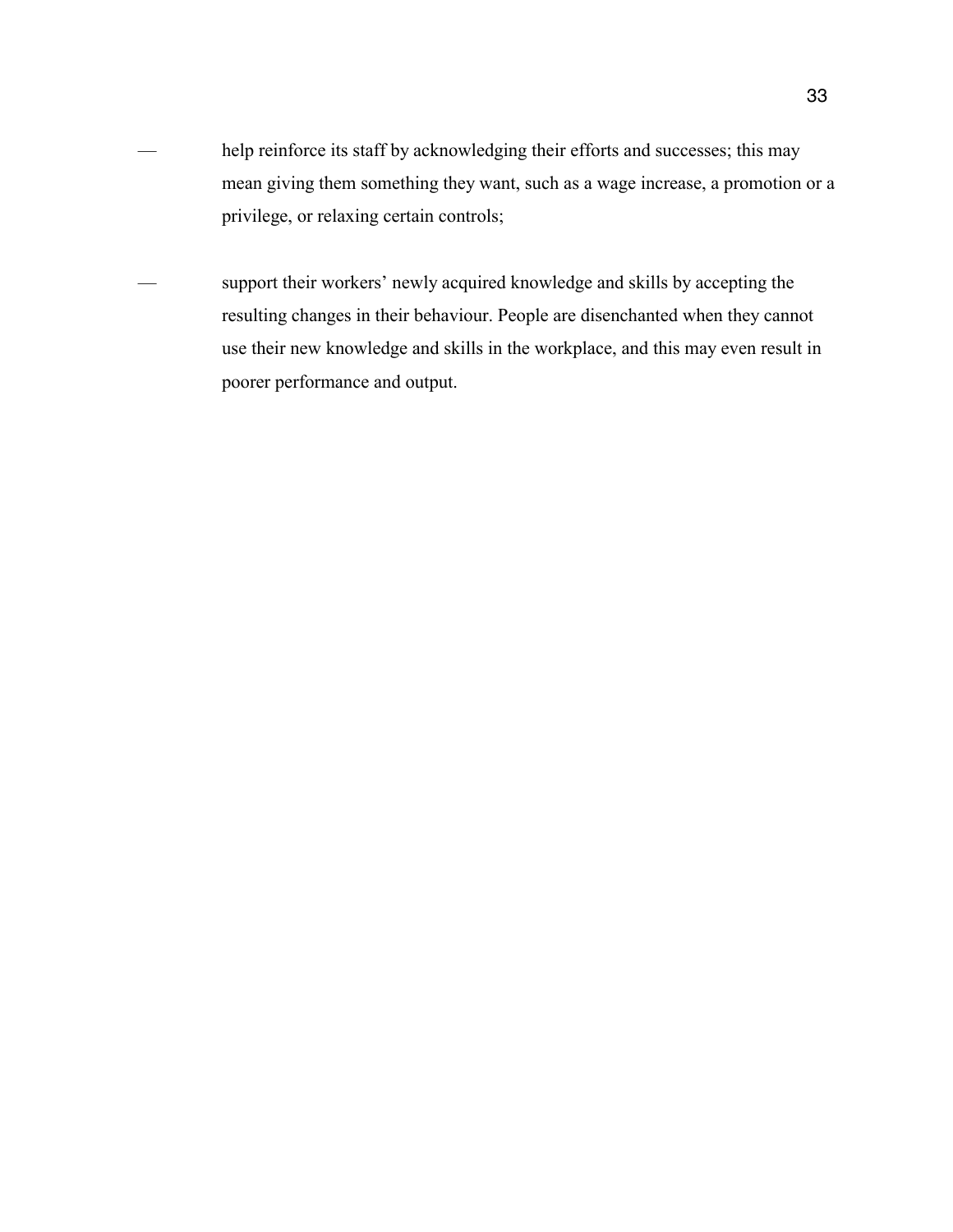#### **SUMMARY TABLE**

# **RESPONSIBILITIES OF SOCIAL AND FAMILY ENVIRONMENTS AND THE WORKPLACE**

| <b>RESPONSIBILITIES OF SOCIAL AND</b><br><b>FAMILY ENVIRONMENTS</b> | <b>RESPONSIBILITIES</b><br><b>OF WORKPLACE</b>                                                               |
|---------------------------------------------------------------------|--------------------------------------------------------------------------------------------------------------|
| - provide opportunities to use the newly<br>acquired learning;      | - provide information on the corporate culture<br>and on the characteristics of the people to be<br>trained; |
| - reinforce new behaviours;                                         | - be open-minded, flexible and consistent;                                                                   |
| - encourage and motivate adult learners to<br>adopt new behaviours; | - help reinforce learners' achievements;                                                                     |
| - downplay failures.                                                | - support new learning by accepting changes<br>in workers' behaviour.                                        |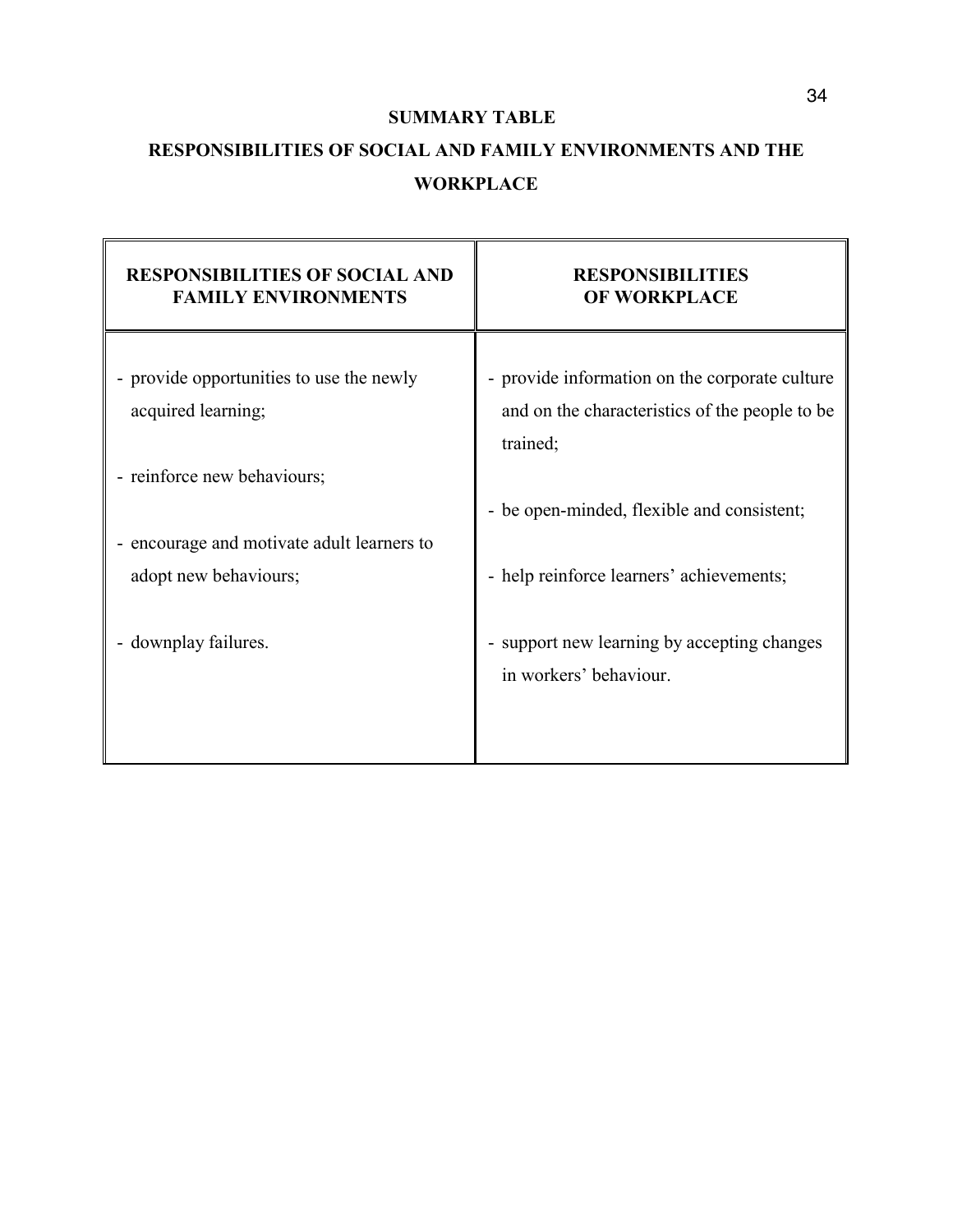

#### **5. CONTINUING EDUCATION OF TEACHING STAFF**

Teacher training on the transfer of learning is vital, as teachers are the front-line players in the process. Moreover, those who have taken such training confirm that it is absolutely necessary.

Two types of training should be provided:

- Initial training, which provides an introduction to the recommended teaching concepts and model. This training can be done individually using documentation, but is better carried out in formally organized one- or two-day group sessions.
- Continuing education, which is an extension of the initial training and consists of the carefully thought-out application of what was learned during the initial training.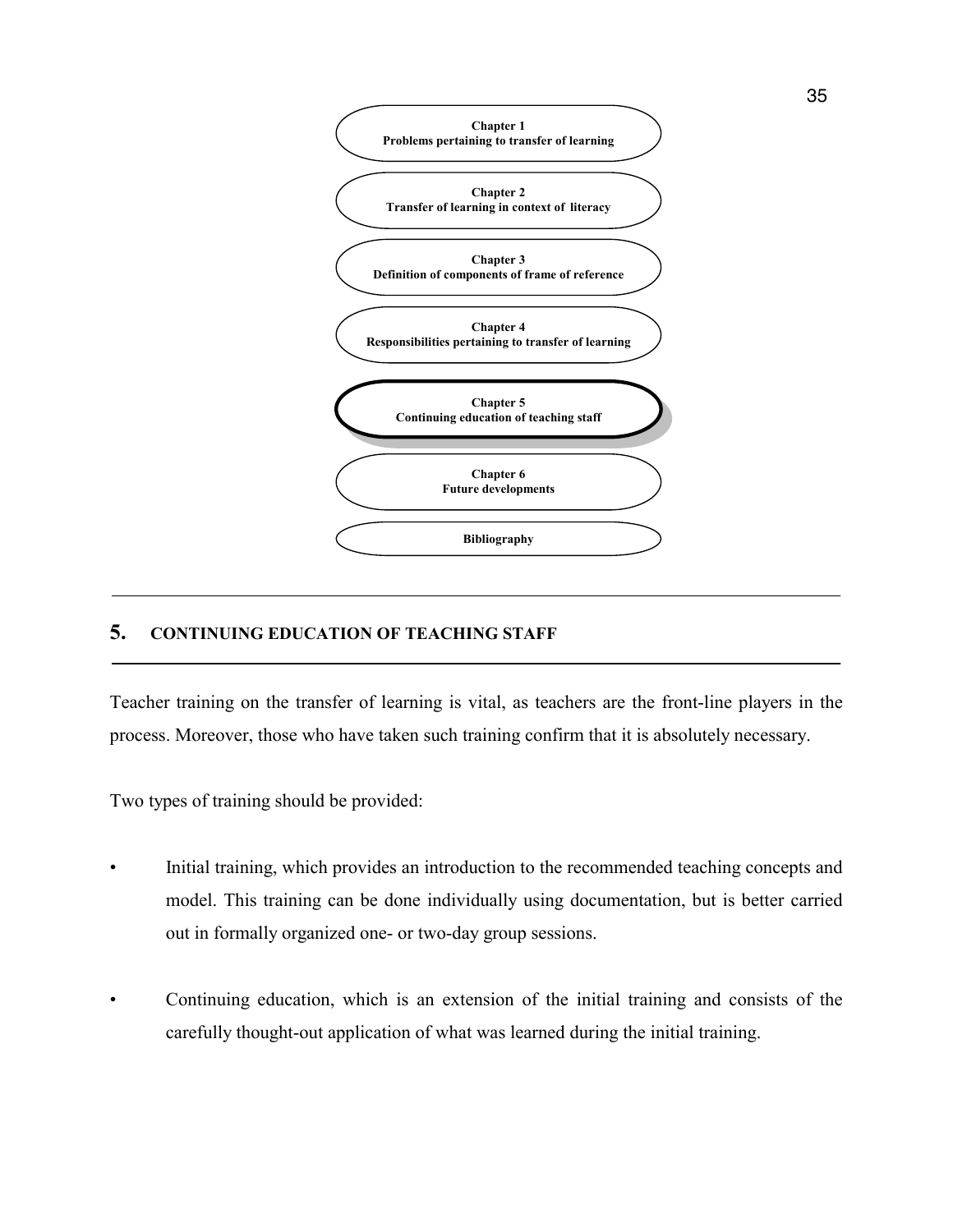Continuing education can be carried out in two ways:

- $\bullet$  individually (through reflective practice<sup>8</sup> or praxeology);
- individually or collectively (Action Science workshops).
- **Note:** For additional information on training, consult the document entitled *Modèles de formation pour la compréhension et l'utilisation du cadre de référence sur le transfert des apprentissages en alphabétisation9 .*

<sup>-&</sup>lt;br>8 Refer to Bibliography for suggested English readings on this subject.  $\circ$ 

MEQ, DFGA. *Modèles de formation pour la compréhension et l'utilisation du cadre de référence sur le transfert des apprentissages en alphabétisation*, Jean Patry, Québec, 1998.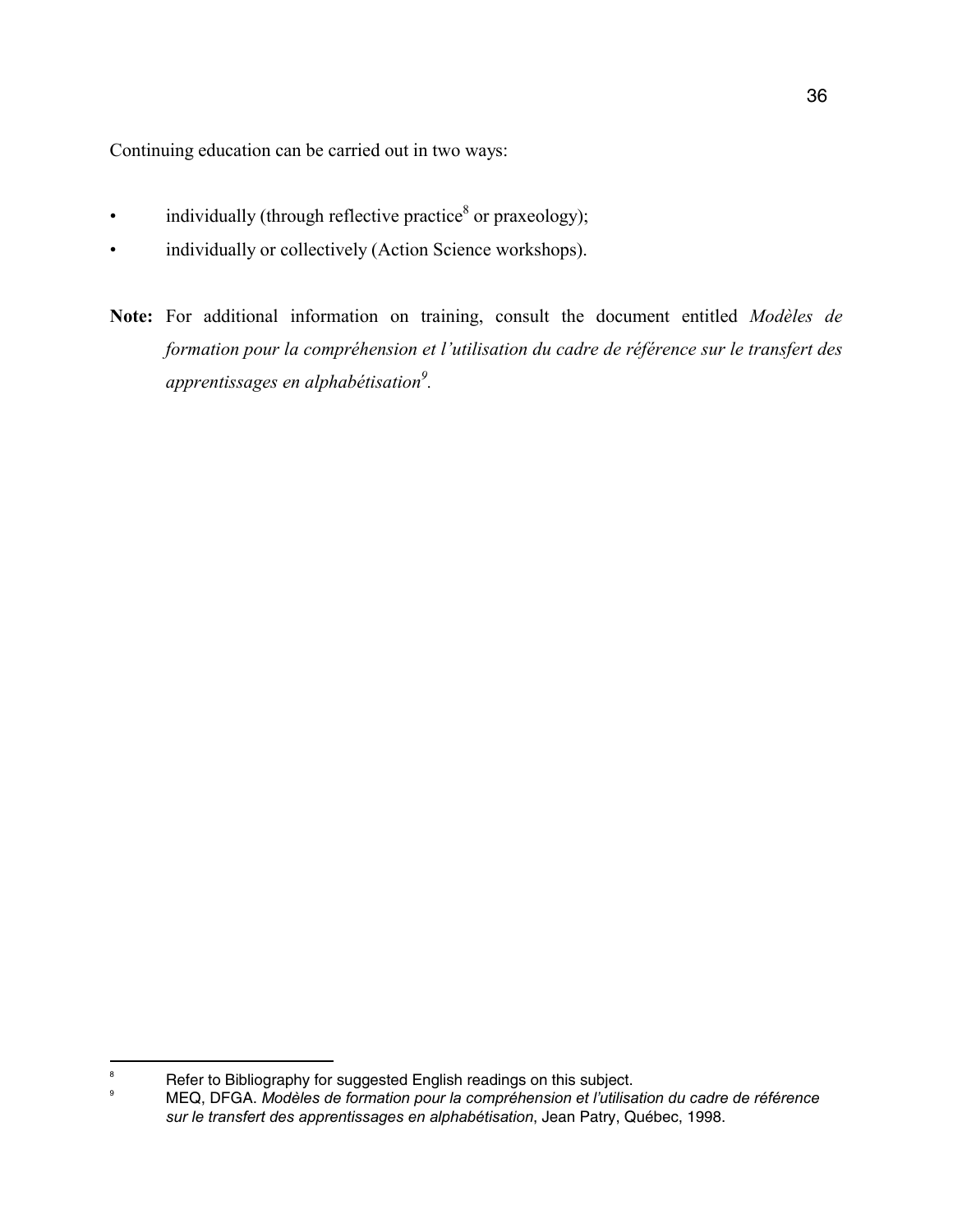

#### **6. FUTURE DEVELOPMENTS**

Two processes will hopefully take place in the future:

- The widest possible distribution of the relevant documents, including the report on the experiment, this frame of reference document on the transfer of learning, and the document entitled *Modèles de formation pour la compréhension et l'utilisation du cadre de référence sur le transfert des apprentissages en alphabétisation.*
- The continuation of the experiment in other regions and the pooling of the results during local, regional, national and, perhaps even Internet, forums.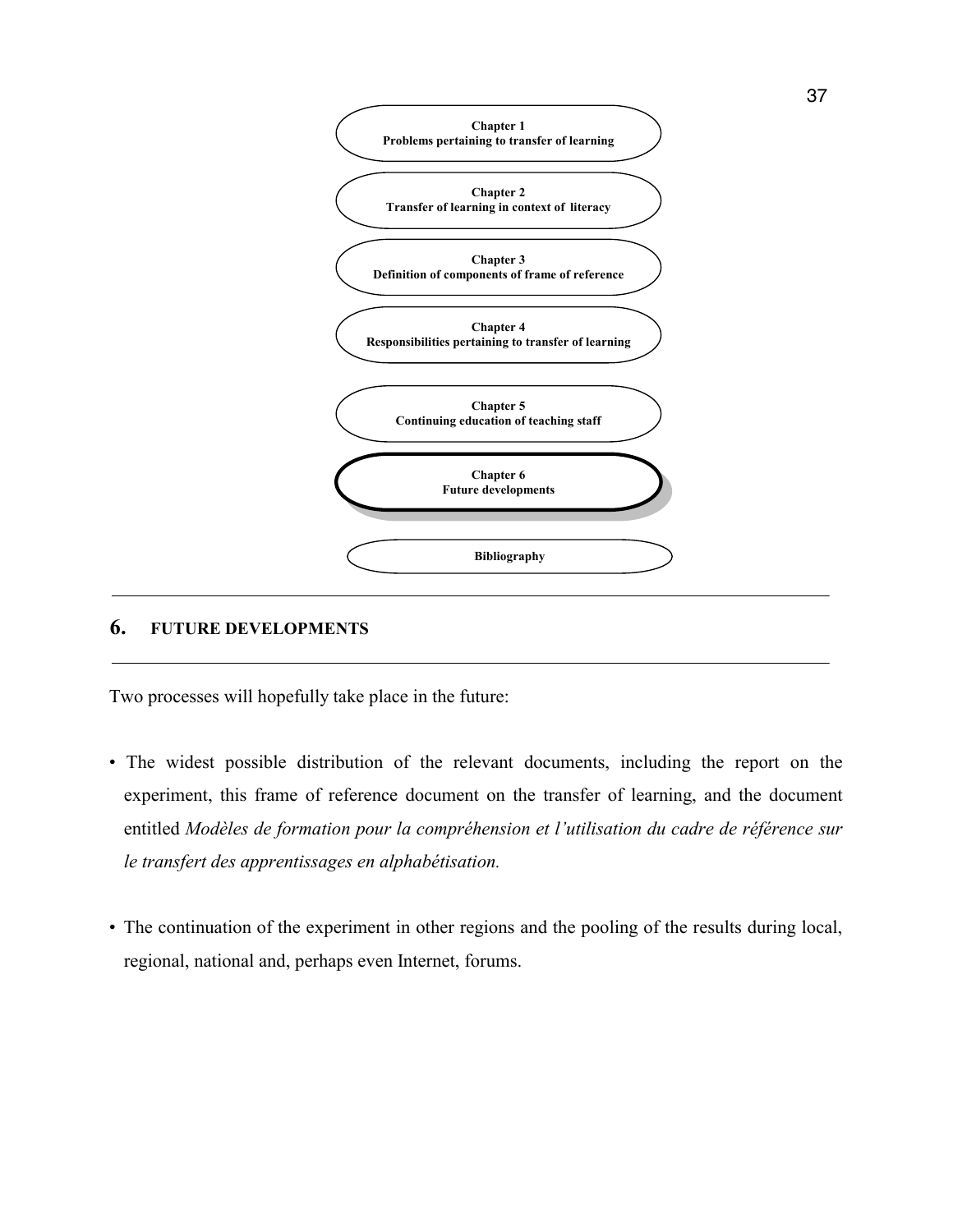#### **BIBLIOGRAPHY**

| COMITÉ RÉGIONAL DE LA         |                                                                                                                                                                                                                                                                                |
|-------------------------------|--------------------------------------------------------------------------------------------------------------------------------------------------------------------------------------------------------------------------------------------------------------------------------|
| MONTÉRÉGIE                    | L'approche fonctionnelle en alphabétisation, Cahier 1 : La<br>démarche de formation sur mesure, partie 4 (Le transfert des<br>apprentissages), Cahier 2 : Recueil d'activités sur la démarche<br>de formation sur mesure, partie 7 (Le transfert des<br>apprentissages), 1993. |
| FORGET, J., R. OTIS, A. LEDUC | Psychologie de l'apprentissage : Théories et pratiques.<br>Brossard: Behaviora, 1988.                                                                                                                                                                                          |
| GAGNÉ, E. D.                  | The Cognitive Psychology of School Learning. Boston: Little,<br>Brown and Company, 1985.                                                                                                                                                                                       |
| GOUVERNEMENT DU QUÉBEC        | Guide to Customized Literacy Training, 3rd edition. Québec:<br>ministère de l'Éducation, Direction générale de l'éducation des<br>adultes, 1996.                                                                                                                               |
| JEANRIE, C.                   | L'évaluation d'un programme de formation et des prédicteurs<br>de transfert dans le cas d'une tâche connue, defence of a<br>doctoral thesis in psychology, 9 December 1994.                                                                                                    |
| JEANRIE, C. ET AL             | Apprendre à se servir de ce que l'on apprend Le transfert des<br>apprentissages en formation, Cahiers du département de<br>psychologie, cahier X. Montréal: Université de Montréal,<br>January 1993.                                                                           |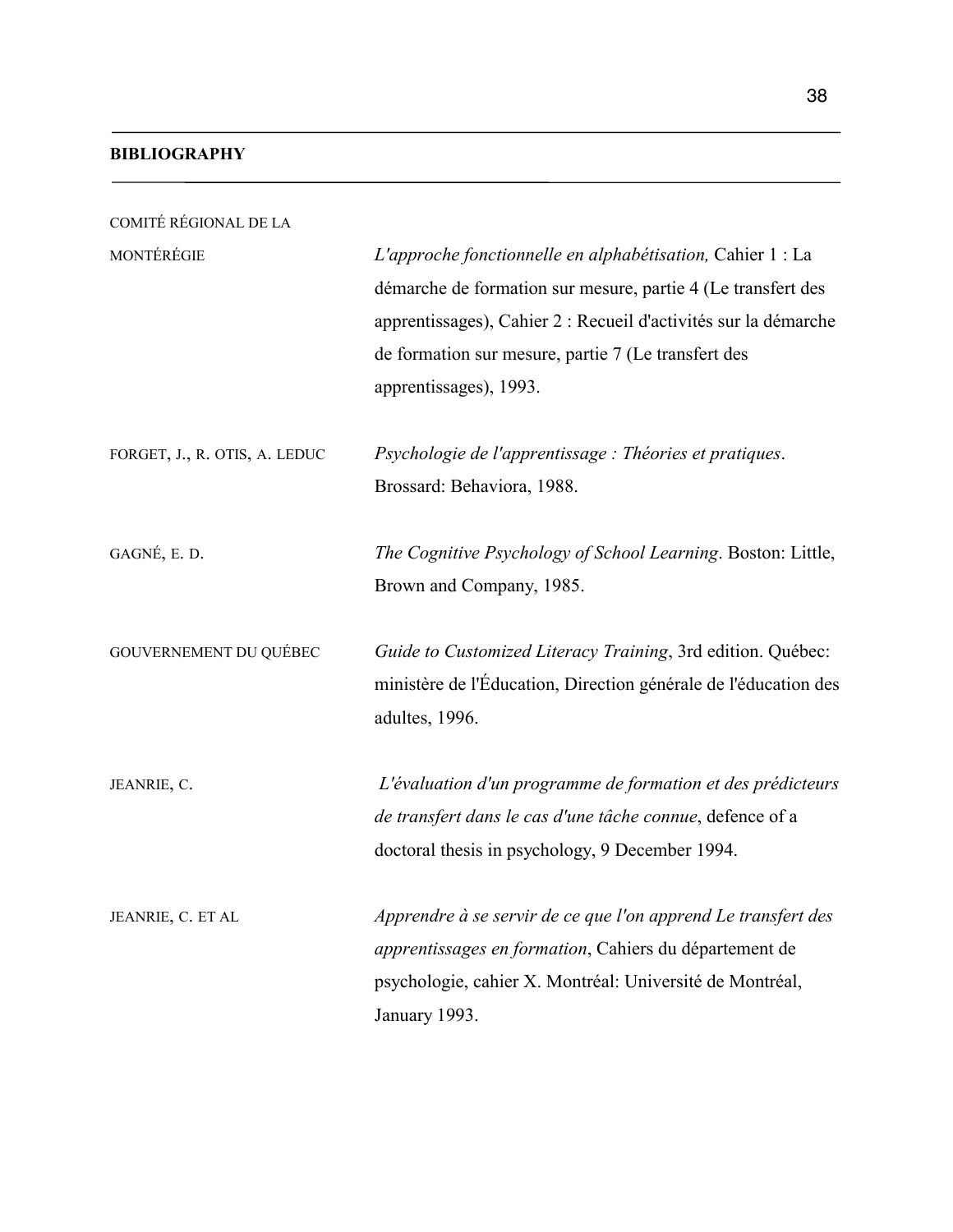| MALCUIT, G., A. POMERLEAU, |                                                                              |
|----------------------------|------------------------------------------------------------------------------|
| P. MAURICE                 | Psychologie de l'apprentissage Termes et concepts. Maloine:<br>Edisem, 1995. |
|                            |                                                                              |
| PAQUIN, F., J. PATRY,      |                                                                              |
| M. THIFFAULT, L. TOUPIN    | Various articles in Alpha Liaison, May 1992.                                 |
| PATRY, J.                  | Le processus d'apprentissage fonctionnel ou le Paf en long et                |
|                            | en large. Québec: ministère de l'Éducation, Direction de la                  |
|                            | formation générale des adultes, 1993.                                        |
| PERREAULT, J.,             |                                                                              |
| M.J. ROLLAND               | Modèle d'intervention favorisant le transfert des                            |
|                            | apprentissages en formation sur mesure. Québec, May 1993.                    |
| REVERT, A.                 | Le transfert des apprentissages, textes de référence, May                    |
|                            | 1996.                                                                        |
| ST-ARNAUD, Y.              | Connaître par l'action. Montréal: Presses de l'Université de                 |
|                            | Montréal, 1992. (Collection Intervenir)                                      |
| ST-ARNAUD, Y.              | L'interaction professionnelle : Efficacité et coopération.                   |
|                            | Montréal: Presses de l'Université de Montréal, 1995.                         |
|                            | (Collection Intervenir)                                                      |
| SAVOIE, A.                 | Le perfectionnement des resources humaines en organisation.                  |
|                            | Montréal: Agence d'ARC, 1987.                                                |
| ST-YVES, A.                | Psychologie de l'apprentissage-enseignement. Québec:                         |
|                            | Presses de l'Université du Québec, 1982.                                     |